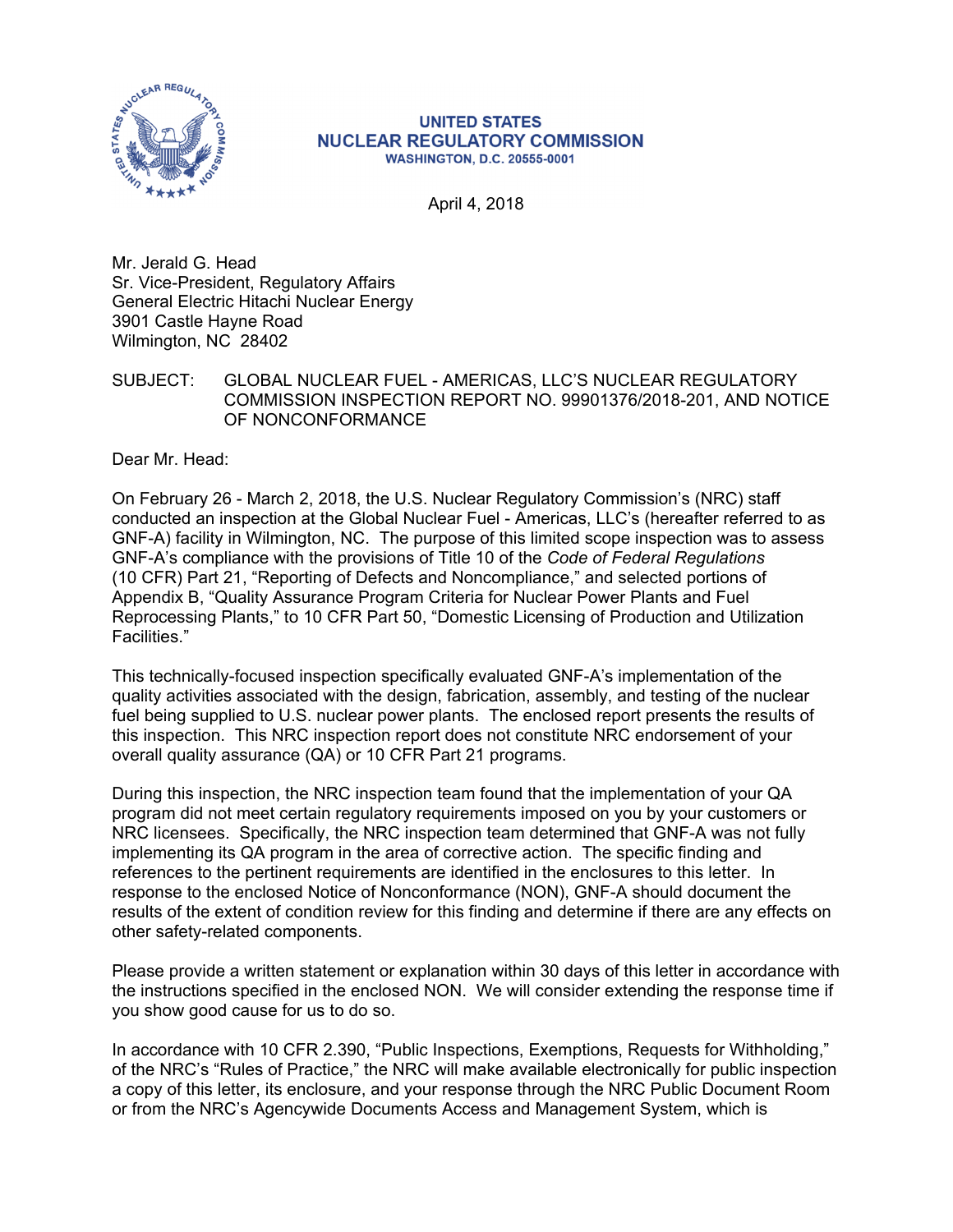accessible at http://www.nrc.gov/reading-rm/adams.html. To the extent possible, your response (and if applicable), should not include any personal privacy, proprietary, or Safeguards Information so that it can be made available to the public without redaction. If personal privacy or proprietary information is necessary to provide an acceptable response, please provide a bracketed copy of your response that identifies the information that should be protected and a redacted copy of your response that deletes such information. If you request that such material be withheld from public disclosure, you must specifically identify the portions of your response that you seek to have withheld and provide in detail the bases for your claim (e.g., explain why the disclosure of information would create an unwarranted invasion of personal privacy or provide the information required by 10 CFR 2.390(b) to support a request for withholding confidential commercial or financial information). If Safeguards Information is necessary to provide an acceptable response, please provide the level of protection described in 10 CFR 73.21, "Protection of Safeguards Information: Performance Requirements."

Sincerely,

# */RA/*

Terry W. Jackson, Chief Quality Assurance Vendor Inspection Branch-1 Division of Construction Inspection and Operational Programs Office of New Reactors

Docket No.: 99901376

EPID No. I-2018-201-0019

Enclosures:

- 1. Notice of Nonconformance
- 2. Inspection Report No. 99901376/2018-201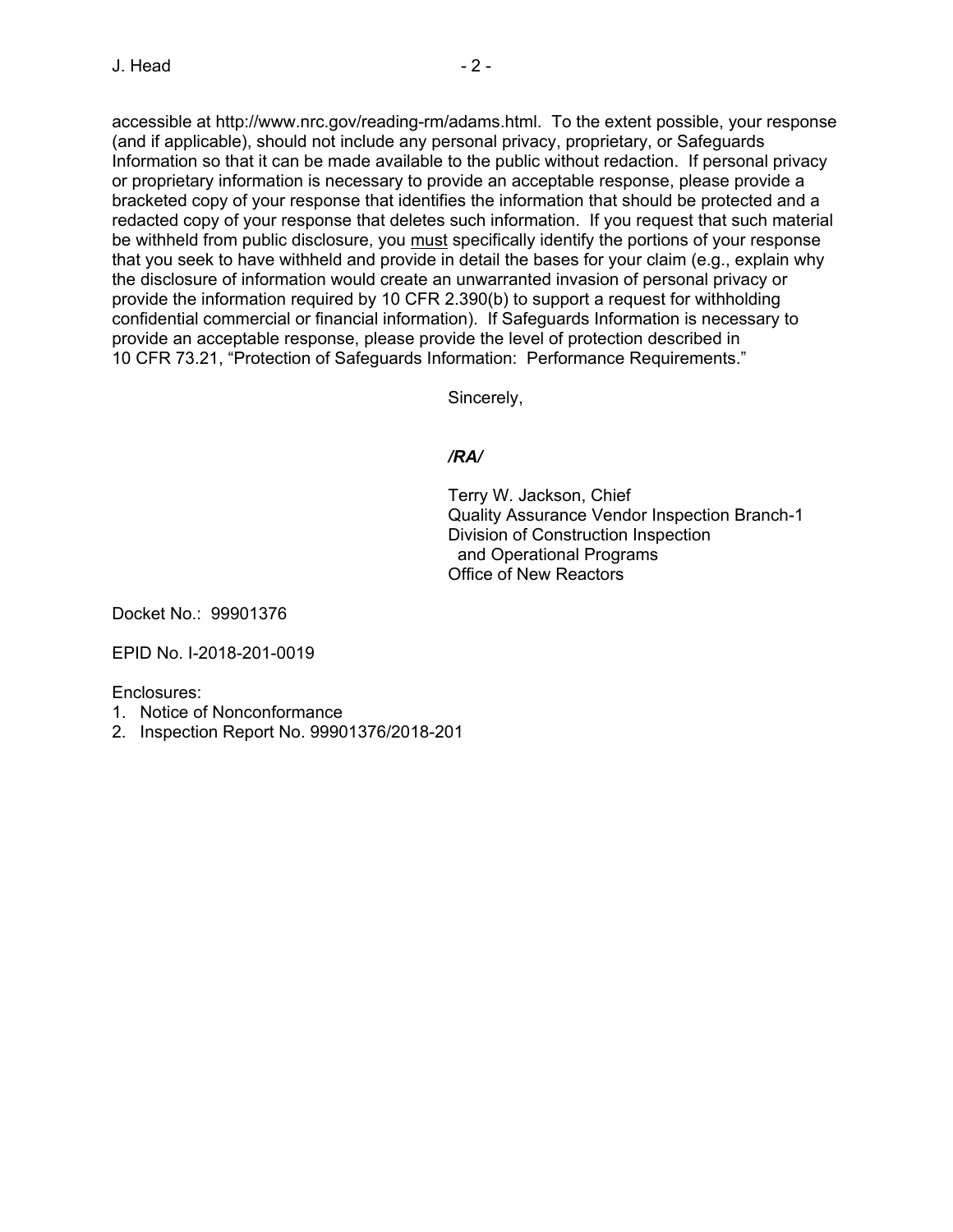## SUBJECT: GLOBAL NUCLEAR FUEL - AMERICAS, LLC'S NUCLEAR REGULATORY COMMISSION INSPECTION REPORT NO. 99901376/2018-201, AND NOTICE OF NONCONFORMANCE

Dated: April 4, 2018

DISTRIBUTION: **Public** RLukes **MKotzalas** KKavanagh ASakadales ConE\_Resource NRO\_DCIP\_Distribution jerald.head@ge.com carmen.alonso@ge.com

| *via e-mail<br><b>NRO-002</b><br><b>ADAMS Accession No.: ML18079A613</b> |                       |                  |           |  |  |
|--------------------------------------------------------------------------|-----------------------|------------------|-----------|--|--|
| <b>OFFICE</b>                                                            | NRO/DCIP              | NRO/DCIP         | NRO/DCIP  |  |  |
| <b>NAME</b>                                                              | <b>YDiaz-Castillo</b> | ETorres-Collazo* | RMcIntyre |  |  |
| <b>DATE</b>                                                              | 03/20/18              | 03/20/18         | 03/16/18  |  |  |
| <b>OFFICE</b>                                                            | NRR/DSS               | NRR/DSS          | NMSS/FCSE |  |  |
| <b>NAME</b>                                                              | BParks*               | JBorromeo*       | ARamírez* |  |  |
| <b>DATE</b>                                                              | 03/20/18              | 03/20/18         | 03/20/18  |  |  |
| <b>OFFICE</b>                                                            | NRO/DCIP              | NRO/DCIP         |           |  |  |
| <b>NAME</b>                                                              | <b>JBurke</b>         | <b>TJackson</b>  |           |  |  |
| <b>DATE</b>                                                              | 03/26/18              | 04/04/18         |           |  |  |
| <b>OFFICIAL RECORD COPY</b>                                              |                       |                  |           |  |  |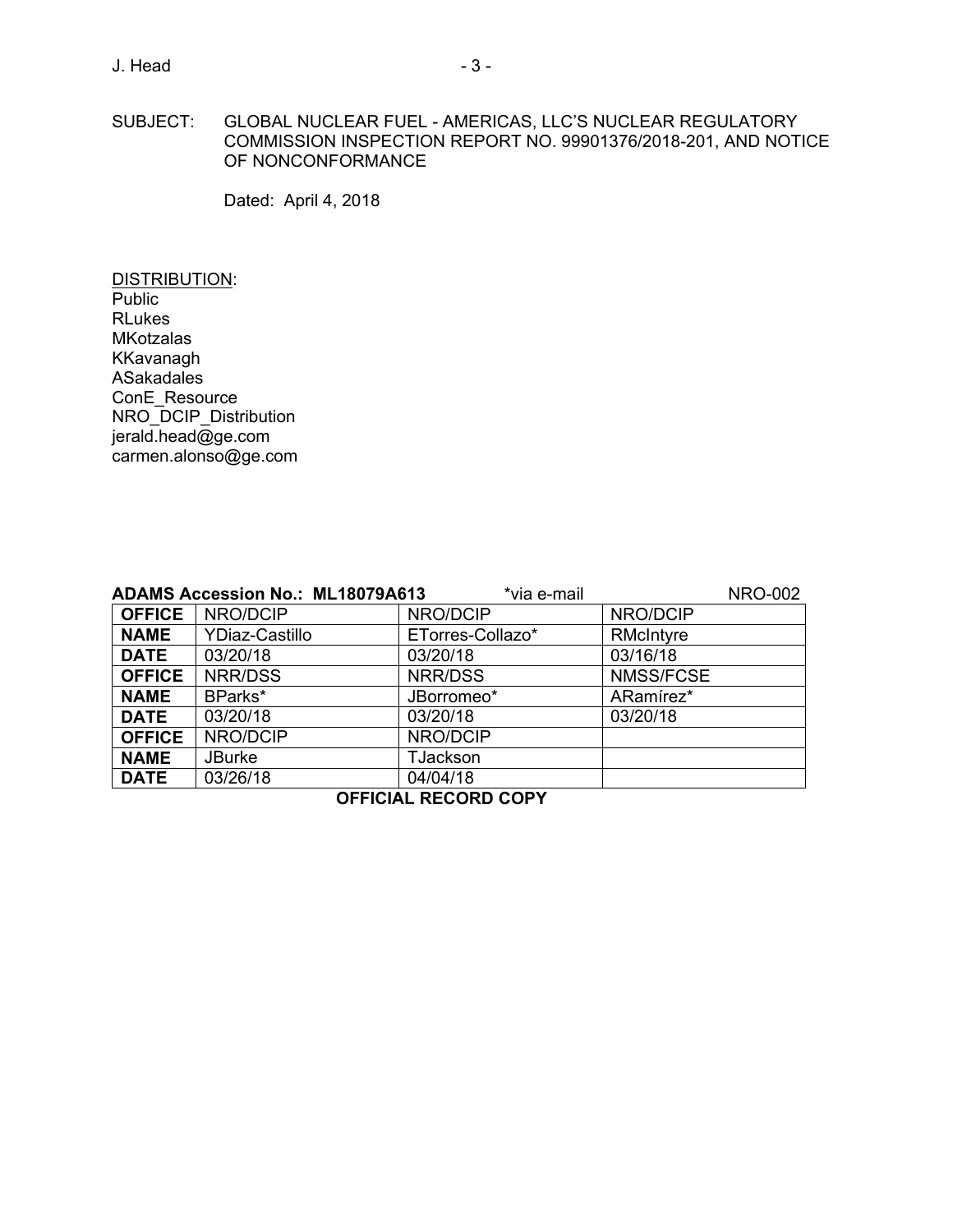# **NOTICE OF NONCONFORMANCE**

Global Nuclear Fuel - Americas, LLC Company Controllery Controllery Docket No. 99901376 3901 Castle Hayne Road **Report No. 2018-201** Wilmington, NC 28402

Based on the results of a U.S. Nuclear Regulatory Commission (NRC) inspection conducted at the Global Nuclear Fuel - America, LLC's (hereafter referred to as GNF-A) facility in Wilmington, NC, from February 26, 2018, through March 2, 2018, GNF-A did not conduct certain activities in accordance with NRC requirements that were contractually imposed upon GNF-A by its customers or NRC licensees:

Criterion XVI "Corrective Action," of Appendix B, "Quality Assurance Criteria for Nuclear Power Plants and Fuel Reprocessing Plants," to Title 10 of the *Code of Federal Regulations* (10 CFR) Part 50, "Domestic Licensing of Production and Utilization Facilities," states, in part, that "Measures shall be established to assure that conditions adverse to quality, such as failures, malfunctions, deficiencies, deviations, defective material and equipment, and nonconformances are promptly identified and corrected."

Contrary to the above, as of March 2, 2018, GNF-A failed to assure that conditions adverse to quality were effectively identified and corrected. Specifically, in December of 2016, GNF-A initiated a condition report (CR) to address a significant number of gages (as determined by the gage lab supervisor) that were past their calibration due date and were still on the manufacturing floor. Subsequently, in March of 2017, GNF-A initiated another CR to address a significant number of gages that were past their calibration due date and were also still on the manufacturing floor. Then, during the review of GNF-A's calibration program, the NRC inspection team identified that a large number of gages were past their calibration due date and were still on the manufacturing floor.

This issue has been identified as Nonconformance 99901376/2018-201-01.

Please provide a written statement or explanation to the U.S. Nuclear Regulatory Commission, ATTN: Document Control Desk, Washington, DC 20555-0001, with a copy to the Chief, Quality Assurance Vendor Inspection Branch-1 Vendor Branch, Division of Construction Inspection and Operational Programs, Office of New Reactors, within 30 days of the date of the letter transmitting this Notice of Nonconformance. This reply should be clearly marked as a "Reply to a Notice of Nonconformance" and should include for each noncompliance: (1) the reason for the noncompliance or, if contested, the basis for disputing the noncompliance; (2) the corrective steps that have been taken and the results achieved; (3) the corrective steps that will be taken to avoid further noncompliance; and (4) the date when the corrective action will be completed. Where good cause is shown, the NRC will consider extending the response time.

Because your response will be made available electronically for public inspection in the NRC Public Document Room or from the NRC's Agencywide Documents Access and Management System, which is accessible from the NRC Web site at http://www.nrc.gov/readingrm/adams.html, to the extent possible, it should not include any personal privacy, proprietary, or Safeguards Information (SGI) so that the NRC can make it available to the public without redaction. If personal privacy or proprietary information is necessary to provide an acceptable response, then please provide a bracketed copy of your response that identifies the information that should be protected and a redacted copy of your response that deletes such information. If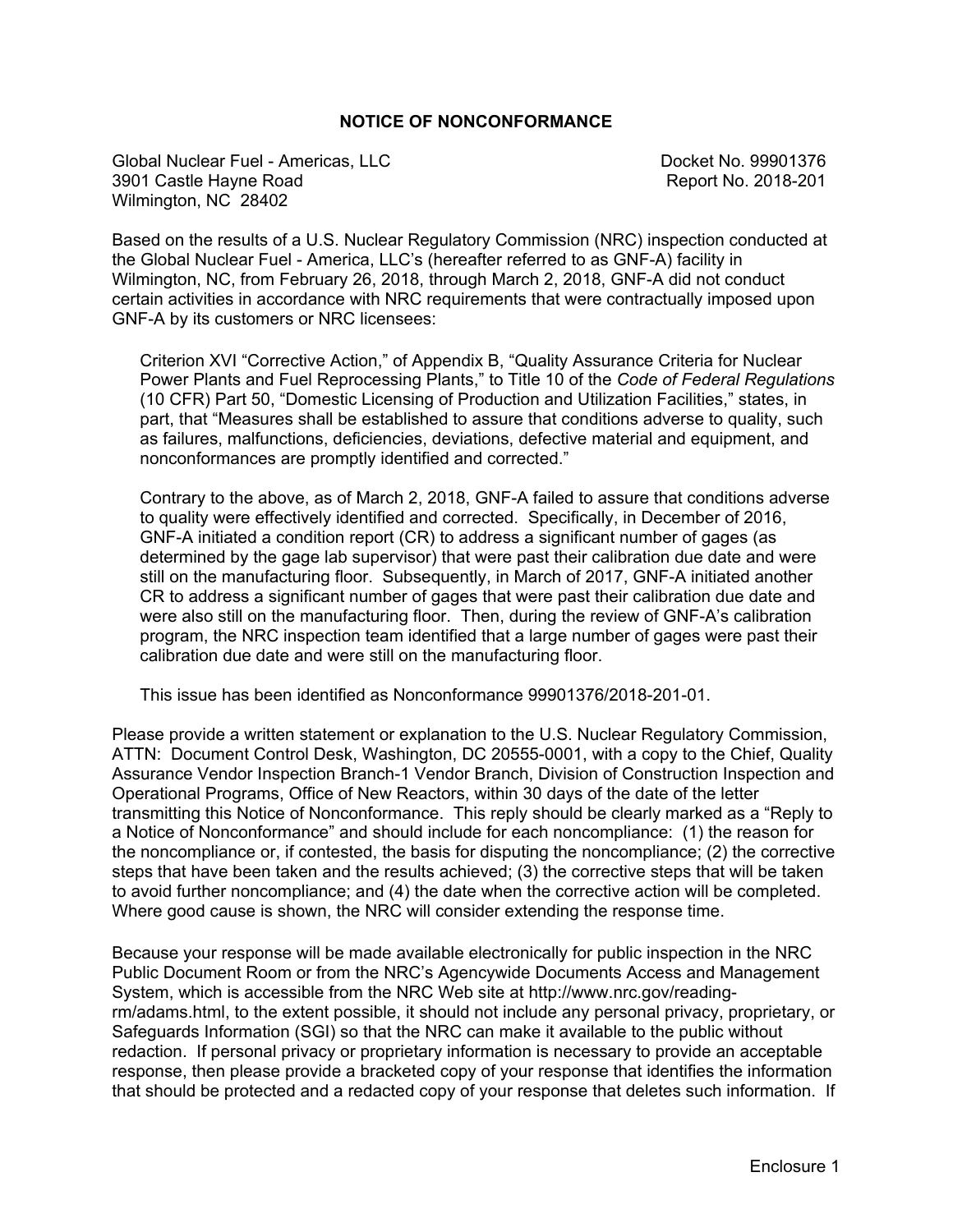you request that such material be withheld, you must specifically identify the portions of your response that you seek to have withheld and provide in detail the bases for your claim of withholding (e.g., explain why the disclosure of information would create an unwarranted invasion of personal privacy or provide the information required by 10 CFR 2.390(b) to support a request for withholding confidential commercial or financial information). If Safeguards Information is necessary to provide an acceptable response, please provide the level of protection described in 10 CFR 73.21, "Protection of Safeguards Information: Performance Requirements."

Dated this the 4<sup>th</sup> day of April 2018.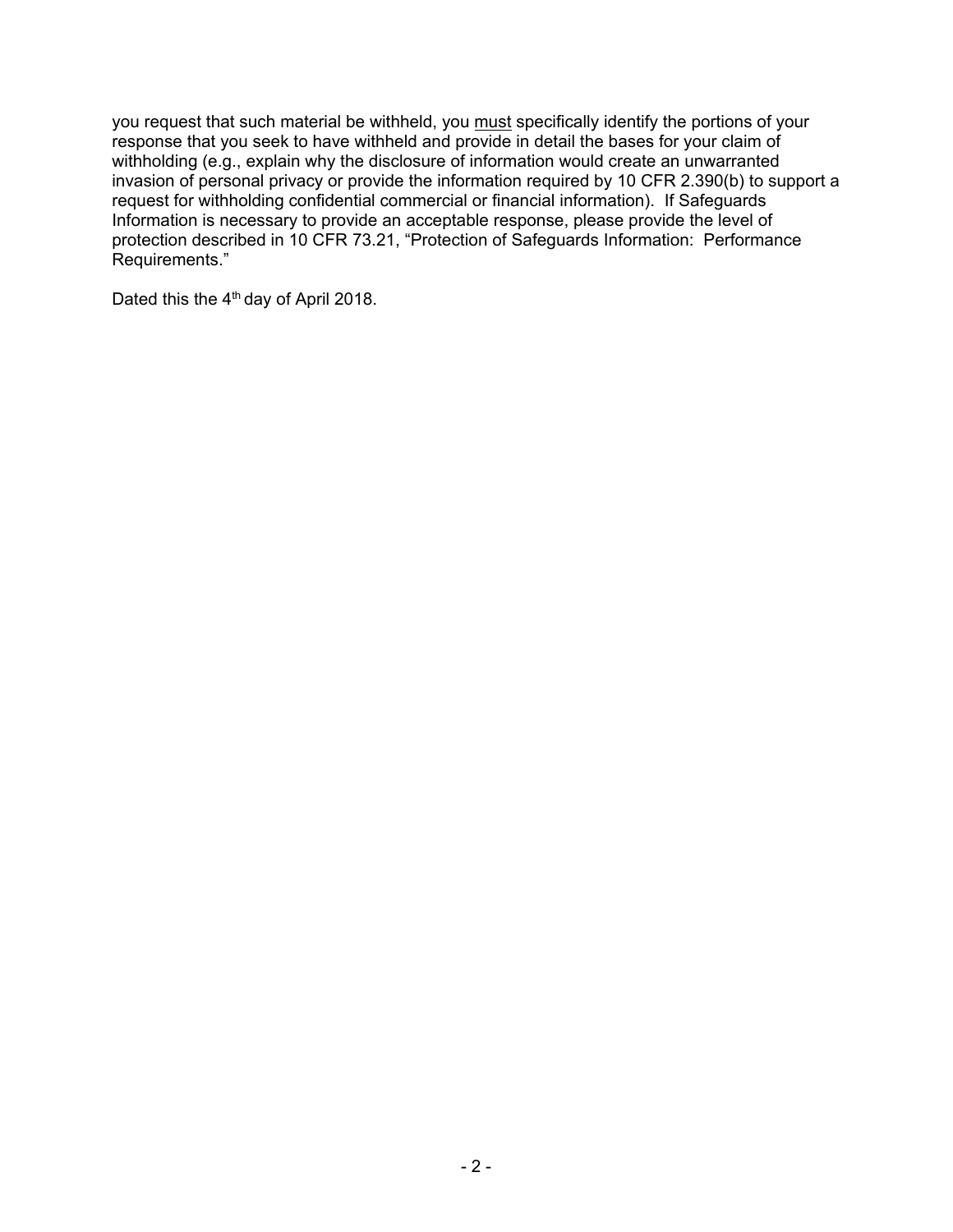## **U.S. NUCLEAR REGULATORY COMMISSION OFFICE OF NEW REACTORS DIVISION OF CONSTRUCTION INSPECTION AND OPERATIONAL PROGRAMS VENDOR INSPECTION REPORT**

| Docket No.:                       | 99901376                                                                                                                                                                                                                                                                                                                          |                                                                                                         |                    |
|-----------------------------------|-----------------------------------------------------------------------------------------------------------------------------------------------------------------------------------------------------------------------------------------------------------------------------------------------------------------------------------|---------------------------------------------------------------------------------------------------------|--------------------|
| Report No.:                       | 99901376/2018-201                                                                                                                                                                                                                                                                                                                 |                                                                                                         |                    |
| Vendor:                           | Global Nuclear Fuel - Americas, LLC<br>3901 Castle Hayne Road<br>Wilmington, NC 28402                                                                                                                                                                                                                                             |                                                                                                         |                    |
| Vendor Contact:                   | Mr. Jerald G. Head<br>Sr. Vice-President, Regulatory Affairs<br>Email: jerald.head@ge.com<br>Phone: 1-910-233-134                                                                                                                                                                                                                 |                                                                                                         |                    |
| <b>Nuclear Industry Activity:</b> | Global Nuclear Fuel - Americas, LLC manufactures uranium<br>dioxide (UO2) powder, pellets, and light water reactor fuel bundles<br>at its Wilmington facility. The facility converts uranium<br>hexafluoride (UF6) to UO2 using a Dry Conversion Process and<br>performs UO2, gadolinium pellet, and fuel fabrication operations. |                                                                                                         |                    |
| <b>Inspection Dates:</b>          | February 26 - March 2, 2018                                                                                                                                                                                                                                                                                                       |                                                                                                         |                    |
| Inspectors:                       | Yamir Diaz-Castillo<br>Edgardo Torres-Collazo<br>Richard P. McIntyre<br>Benjamin T. Parks<br>Joshua Borromeo<br><b>Annie Ramirez</b>                                                                                                                                                                                              | NRO/DCIP/QVIB-1<br>NRO/DCIP/QVIB-1<br>NRO/DCIP/QVIB-2<br>NRR/DSS/SNPB<br>NRR/DSS/SRXB<br>NMSS/FCSE/PORB | <b>Team Leader</b> |
| Approved by:                      | Terry W. Jackson, Chief<br>Quality Assurance Vendor Inspection Branch-1<br>Division of Construction Inspection<br>and Operational Programs<br><b>Office of New Reactors</b>                                                                                                                                                       |                                                                                                         |                    |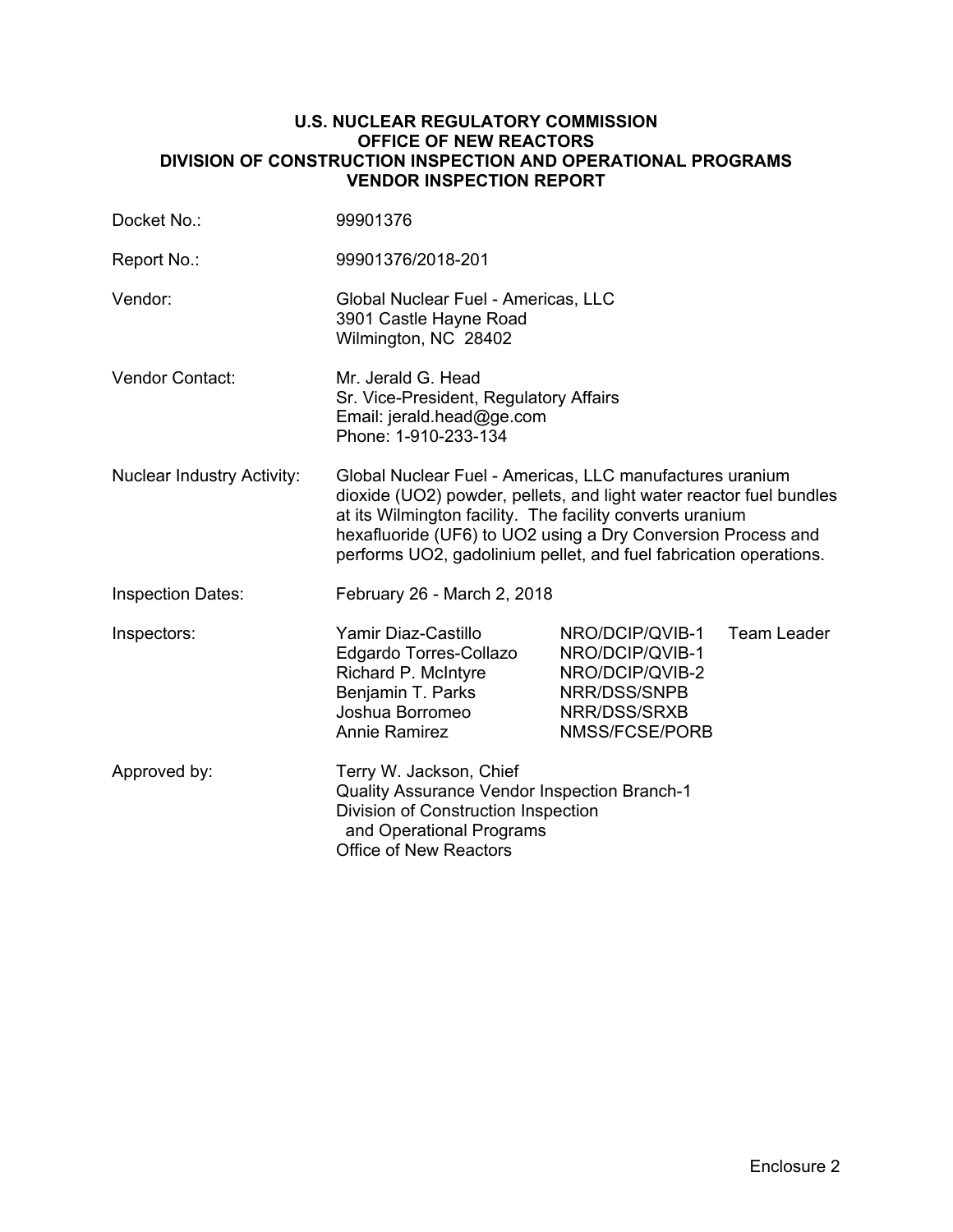# **EXECUTIVE SUMMARY**

Global Nuclear Fuel - Americas, LLC 99901376/2018-201

The U.S. Nuclear Regulatory Commission's (NRC) staff conducted a vendor inspection at the Global Nuclear Fuel - Americas, LLC's (hereafter referred to as GNF-A) facility in Wilmington, NC, to verify that it had implemented an adequate quality assurance (QA) program that complies with the requirements of Appendix B, "Quality Assurance Criteria for Nuclear Power Plants and Fuel Reprocessing Plants," to Title 10 of the *Code of Federal Regulations* (10 CFR) Part 50, "Domestic Licensing of Production and Utilization Facilities." In addition, the NRC inspection team also verified that GNF-A had implemented a program under 10 CFR Part 21, "Reporting of Defects and Noncompliance." This was the second NRC vendor inspection of GNF-A at the Wilmington facility.

This technically-focused inspection specifically evaluated GNF-A's implementation of quality activities associated with the design, fabrication, assembly, and testing of the nuclear fuel being supplied to the U.S. nuclear power plants. Specific activities observed by the NRC inspection team included:

- Automated welding and ultrasonic testing of the final weld of the fuel rod end plugs
- Condition Review Group meeting
- Pellet integrity and pellet dimensional in-process inspection and surveillances
- Receipt inspection of process tube shells
- Bundle assembly active scan, bundle assembly passive scan, and bundle assembly leak test for fuel cycle design for Peach Bottom Atomic Power Station, Unit 2

In addition to observing these activities, the NRC inspection team verified that measuring and test equipment (M&TE) was properly identified, marked, calibrated, and used within its calibrated range.

These regulations served as the bases for the NRC inspection:

- Appendix B to 10 CFR Part 50
- 10 CFR Part 21

During the course of this inspection, the NRC inspection team implemented Inspection Procedure (IP) 36100, "Inspection of 10 CFR Part 21 and Programs for Reporting Defects and Noncompliance," dated February 13, 2012, IP 43002, "Routine Inspections of Nuclear Vendors," dated January 27, 2017, and IP 43004, "Inspection of Commercial-Grade Dedication Programs," dated January 27, 2017.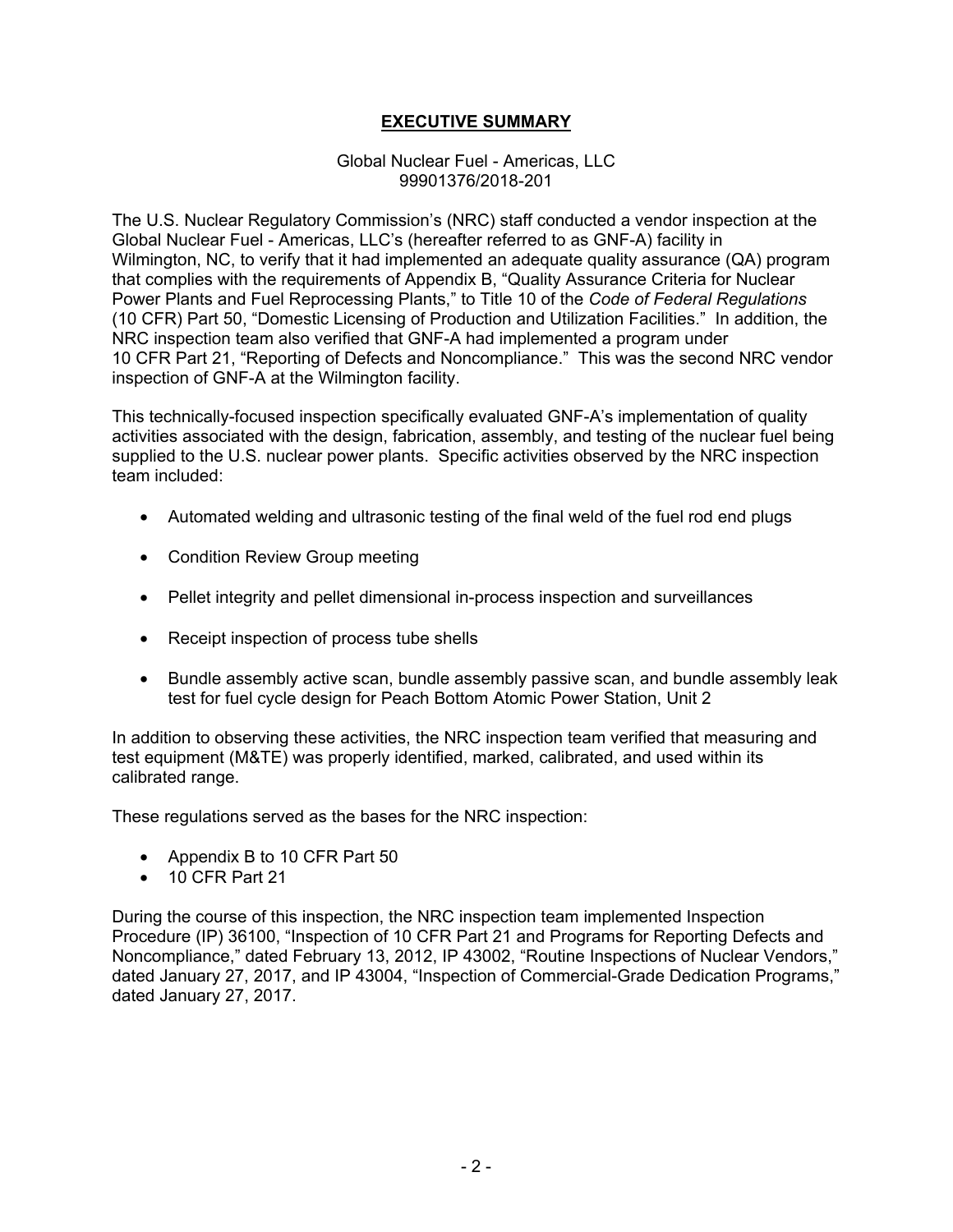With the exception of the Nonconformance described below, the NRC inspection team concluded that GNF-A's QA policies and procedures comply with the applicable requirements of Appendix B to 10 CFR Part 50 and 10 CFR Part 21, and that GNF-A's personnel are implementing these policies and procedures effectively. The results of this inspection are summarized below.

# Corrective Action

The NRC inspection team issued Nonconformance 99901376/2018-201-01 in association with GNF-A's failure to implement the regulatory requirements of Criterion XVI, "Corrective Action," of Appendix B to 10 CFR Part 50. Nonconformance 99901376/2018-201-01 cites GNF-A for failing to assure that conditions adverse to quality were effectively identified and corrected. Specifically, GNF-A did not identify and take effective corrective actions concerning the number of gages on the manufacturing floor that were past their calibration due date.

# Other Inspection Areas

The NRC inspection team determined that GNF-A established its programs for training and qualification, 10 CFR Part 21, design control, commercial-grade dedication, supplier oversight, manufacturing control, test control, control of M&TE, nonconforming material, parts, or components, and internal audits in accordance with the applicable regulatory requirements of Appendix B to 10 CFR Part 50. Based on the limited sample of documents reviewed and activities observed, the NRC inspection team also determined that GNF-A is implementing its policies and procedures associated with these programs. No findings of significance were identified in these areas.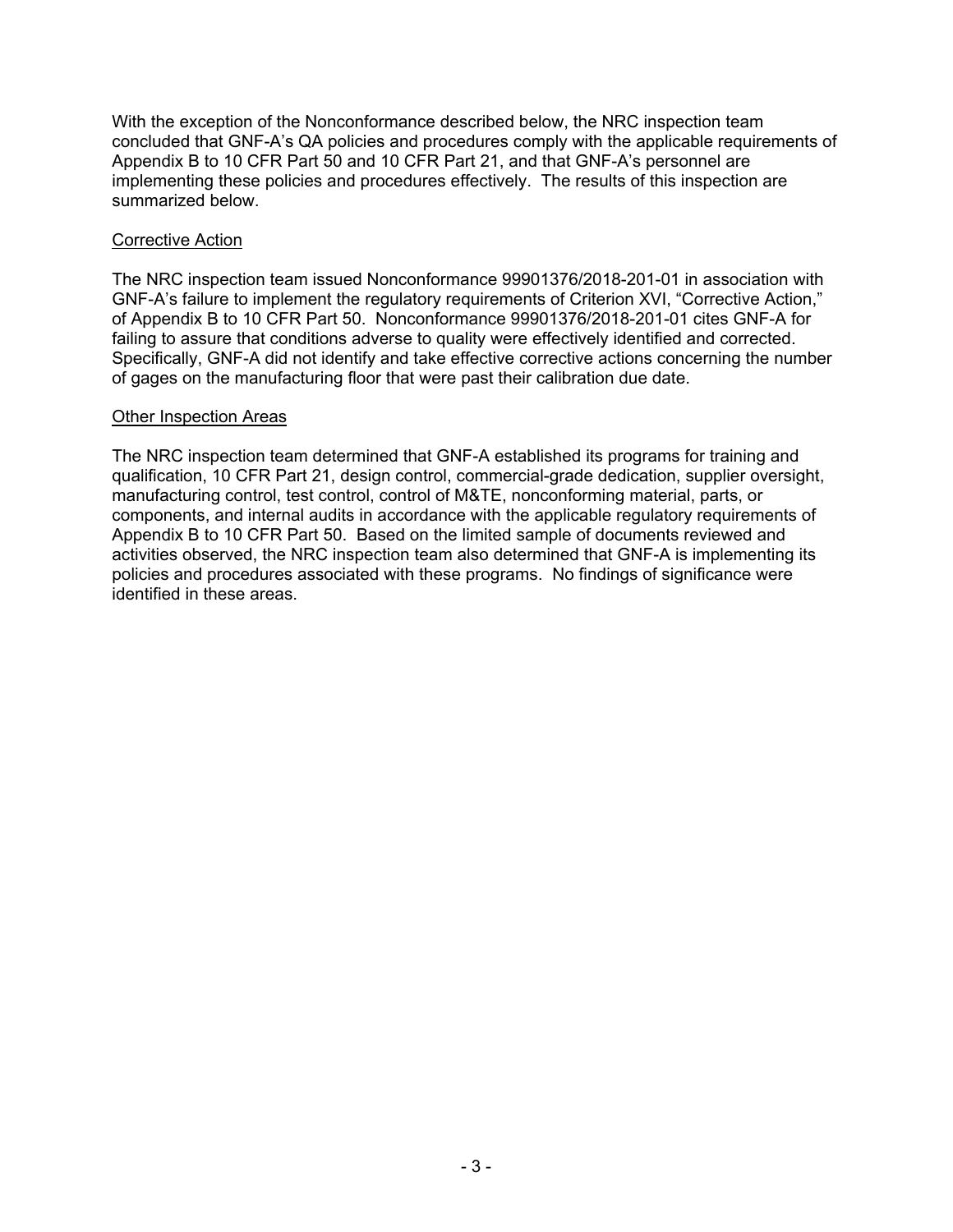# **REPORT DETAILS**

### 1. Nonconforming Materials, Parts, or Components and Corrective Action

### a. Inspection Scope

The NRC's inspection team reviewed GNF-A's policies and implementing procedures that govern the implementation of its control of nonconforming materials, parts or components; and corrective action programs to verify compliance with the requirements of Criterion XV, "Nonconforming Materials, Parts, or Components," and Criterion XVI, "Corrective Action," of Appendix B, "Quality Assurance Criteria for Nuclear Power Plants and Fuel Reprocessing Plants," to 10 CFR Part 50, "Domestic Licensing of Production and Utilization Facilities."

GNF-A's process for controlling nonconforming material is based on the issuance of inspection reports (IRs). The NRC inspection team reviewed a sample of IRs to verify that GNF-A: (1) dispositioned the IRs in accordance with the applicable procedures, (2) documented an appropriate technical justification for various dispositions, and (3) took adequate corrective action with regard to the nonconforming items. For IRs that were dispositioned use-as-is, the NRC inspection team confirmed that the technical justifications were documented to verify the acceptability of the nonconforming item. The NRC inspection team also verified that GNF-A's IRs provide a link to the 10 CFR Part 21, "Reporting of Defects and Noncompliance," program.

GNF-A's process for corrective actions is based on the issuance of condition reports (CRs). The NRC inspection team reviewed a sample of CRs to ensure that conditions adverse to quality were promptly identified and corrected. In addition, the NRC inspection team verified the CRs provided: (1) adequate documentation and description of conditions adverse to quality, (2) an appropriate analysis of the cause of these conditions and the corrective actions taken to prevent recurrence, as applicable, (3) direction for review and approval by the responsible authority, (4) a description of the current status of the corrective actions, and (5) the follow-up actions taken to verify timely and effective implementation of the corrective actions. In addition, the NRC inspection team verified that GNF-A's CRs provide a link to the 10 CFR Part 21 program.

The NRC inspection team also observed a Condition Review Group (CRG) meeting. This is a daily meeting designed to discuss GNF-A's CRs and prioritize the CRs from A through D (A being the highest priority and D the lowest). Depending on the priority assigned to the CR by the initiator, the CRG assigns a team to review, analyze, and implement the correctives actions determined for the CR. The CRG monitors the completion of the CRs through an internal condition reporting system. The CRG meeting also monitors the pending actions and the implementation of the corrective actions. The CRG ensures that all of the CRs' corrective actions are adequately dispositioned and closed in a timely manner. The NRC inspection team observed the screening of seven CRs by the CRG.

The NRC inspection team also discussed the nonconforming materials, parts, or components and corrective action programs with GNF-A's management and technical staff. The attachment to this inspection report lists the documents reviewed by the NRC inspection team.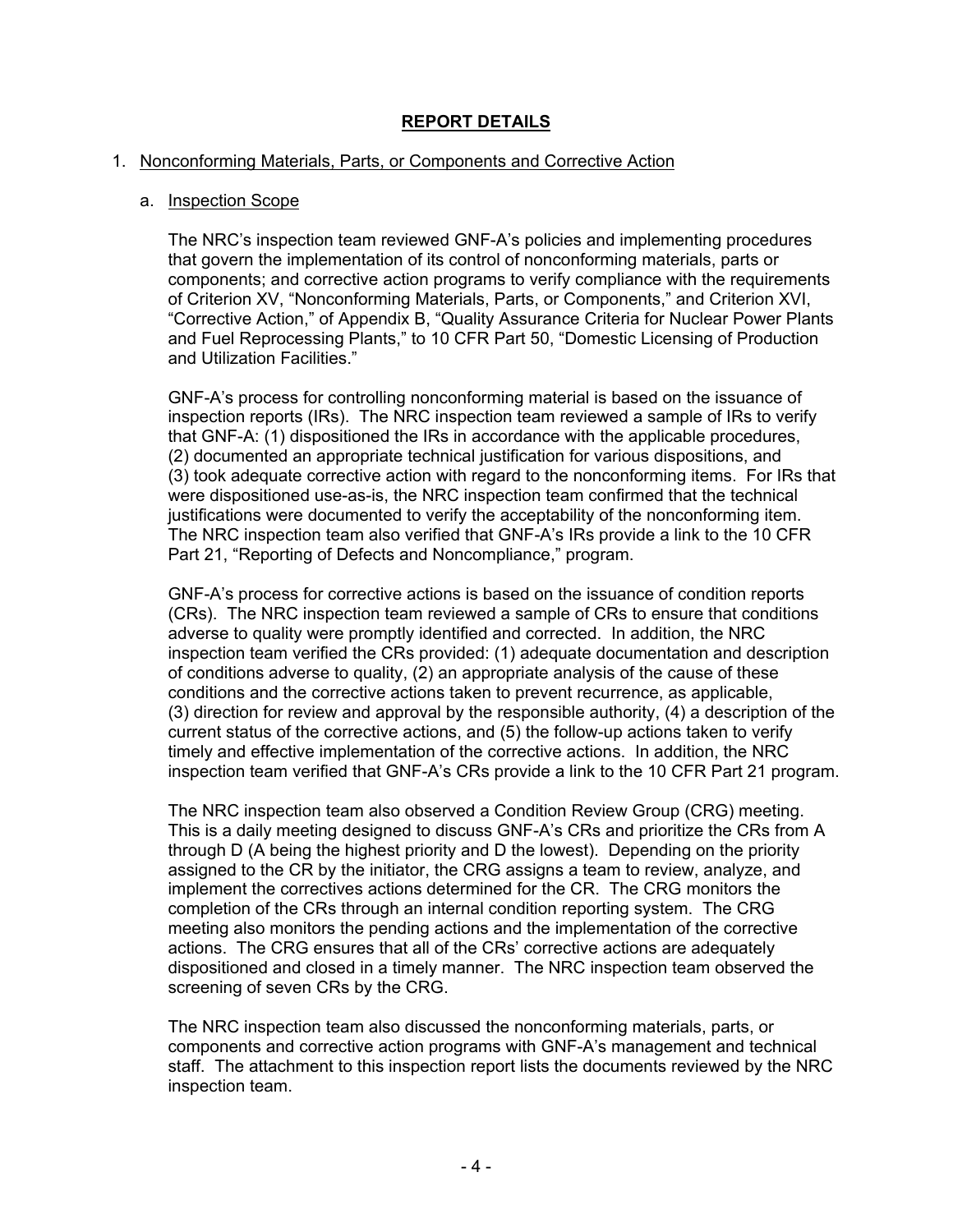# b. Observations and Findings

## b.1 Corrective Action Associated with Nonconformance No. 99901376/2008-201-01

Following the September 2008 inspection of GNF-A, the NRC issued Nonconformance No. 99901376/2008-201-01 for GNF-A's failure to: (1) maintain GNF-A's Policy and Procedure (P&P) No. 70-42, "Reporting Defects and Non-Compliance Under 10 CFR Part 21," consistent with the definitions in 10 CFR Part 21; and (2) incorporate specific requirements in P&P 70-42 regarding the individual responsible for the corrective action and the length to complete the action.

In a follow-up response dated November 25, 2008, GNF-A stated, in part, that the cause of the nonconformance was a procedural revision process that was not adequate to ensure equivalent procedures maintained by separate organizations [i.e. General Electric Hitachi Nuclear Energy (GEH), and GNF-A] were updated concurrently. At the time of the NRC inspection, GEH and GNF-A maintained separate versions of P&P No. 70-42. There was a gap in the process by which one of the P&Ps could be changed without the review and approval of members of the other organization. In this case, the GEH version of P&P No. 70-42 was revised correctly when a revision of 10 CFR Part 21 occurred in 2007. While there was a communication made of this change to the GNF-A team, there was no follow-up to ensure that the equivalent procedure was revised. GNF-A's duplicate P&P No. 70-42 was maintained by separate owners and was not revised at that time. GNF-A's corrective actions included the consolidation of the two versions of P&P No. 70-42 into one version, and removing the modification of the revision and approval process for P&P No. 70-42.

The NRC inspection team reviewed the documentation that provided objective evidence for the completion of the corrective actions and reviewed the consolidated procedure for 10 CFR Part 21, Work Instruction (WI) No. 16-108-07, "Reporting Defects and Noncompliance and Respective Condition Reports," Revision 4, dated November 14, 2017. The NRC inspection team also confirmed that WI-16-108-07 was revised to be consistent with 10 CFR Part 21. Based on this review, the NRC inspection team closed Nonconformance 99901376/2008-201-01.

#### b.2 Implementation of GNF-A's Corrective Action Program

During the review of GNF-A's calibration program, the NRC inspection team noted that there were a significant number of gages that were past their calibration due date but were still on the manufacturing floor. During discussions with GNF-A staff, the NRC inspection team learned that in December 2016 and in March 2017, GNF-A initiated two CRs (Nos. 23261 and 25109, respectively) to address an issue identified with a significant number of gages that were past their calibration due date and were still on the manufacturing floor. At the time of the inspection, these CRs were closed and the corrective actions were marked as completed. The corrective actions consisted of the responsible staff finding and adequately disposing of the gages. The NRC inspection team noted that both CRs were marked as Priority C (Broke/Fix) and the actions assigned to each CR were closed. GNF-A failed to recognize and correct the deficiency in the calibration program that would alert staff to instruments going past their calibration due date; hence the repeat occurrences of a large number of gages past their calibration due date on the manufacturing floor. The NRC inspection team identified this issue as an example of Nonconformance 99901376/2018-201-01 for GNF-A's failure to assure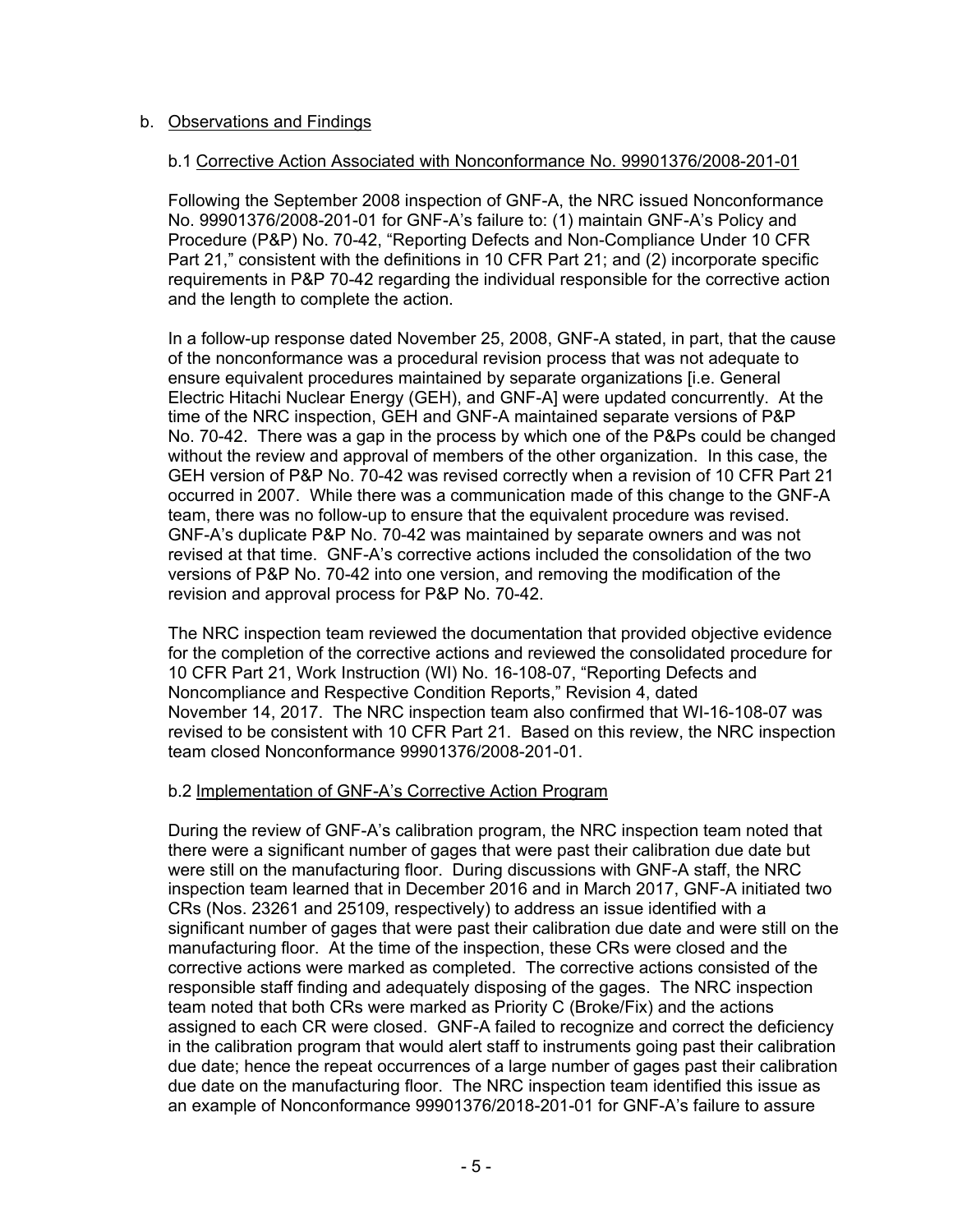that conditions adverse to quality were effectively corrected. GNF-A initiated CR No. 28026 to address this issue.

## c. Conclusion

The NRC inspection team concluded that GNF-A established its nonconforming materials, parts, or components program in accordance with the regulatory requirements of Criterion XV of Appendix B to 10 CFR Part 50. Based on the limited sample of documents reviewed, the NRC inspection team also determined that GNF-A is implementing its policies and procedures associated with the control of nonconforming materials, parts, or components program. No findings of significance were identified.

Regarding corrective actions, the NRC inspection team issued Nonconformance 99901376/2018-201-01 in association with GNF-A's failure to implement the regulatory requirements of Criterion XVI of Appendix B to 10 CFR Part 50. Nonconformance 99901376/2018-201-01 cites GNF-A for failing to assure that conditions adverse to quality were effectively identified and corrected. Specifically, GNF-A did not identify and take effective corrective actions concerning the number of gages on the manufacturing floor that were past their calibration due date.

## 2. 10 CFR Part 21 Program

## a. Inspection Scope

The NRC inspection team reviewed GNF-A's policies and implementing procedures that govern the implementation of its 10 CFR Part 21 program to verify compliance with the regulatory requirements. In addition, the NRC inspection team evaluated the 10 CFR Part 21 postings and a sample of GNF-A's purchase orders (PO) for compliance with the requirements of 10 CFR 21.21, "Notification of Failure to Comply or Existence of a Defect and its Evaluation," and 10 CFR 21.31, "Procurement Documents." The NRC inspection team also verified that GNF-A's nonconformance and corrective action procedures provide a direct link to the 10 CFR Part 21 program.

Furthermore, for a sample of 10 CFR Part 21 evaluations performed by GNF-A, the NRC inspection team verified that GNF-A had effectively implemented the requirements for evaluating deviations and failures to comply. The NRC inspection team verified the notifications were performed in accordance with the requirements of 10 CFR 21.21, as applicable.

The NRC inspection team also discussed the 10 CFR Part 21 program with GNF-A's management and technical staff. The attachment to this inspection report lists the documents reviewed by the NRC inspection team.

#### b. Observations and Findings

No findings of significance were identified.

c. Conclusion

The NRC inspection team concluded that GNF-A established its 10 CFR Part 21 program in accordance with the regulatory requirements of 10 CFR Part 21. Based on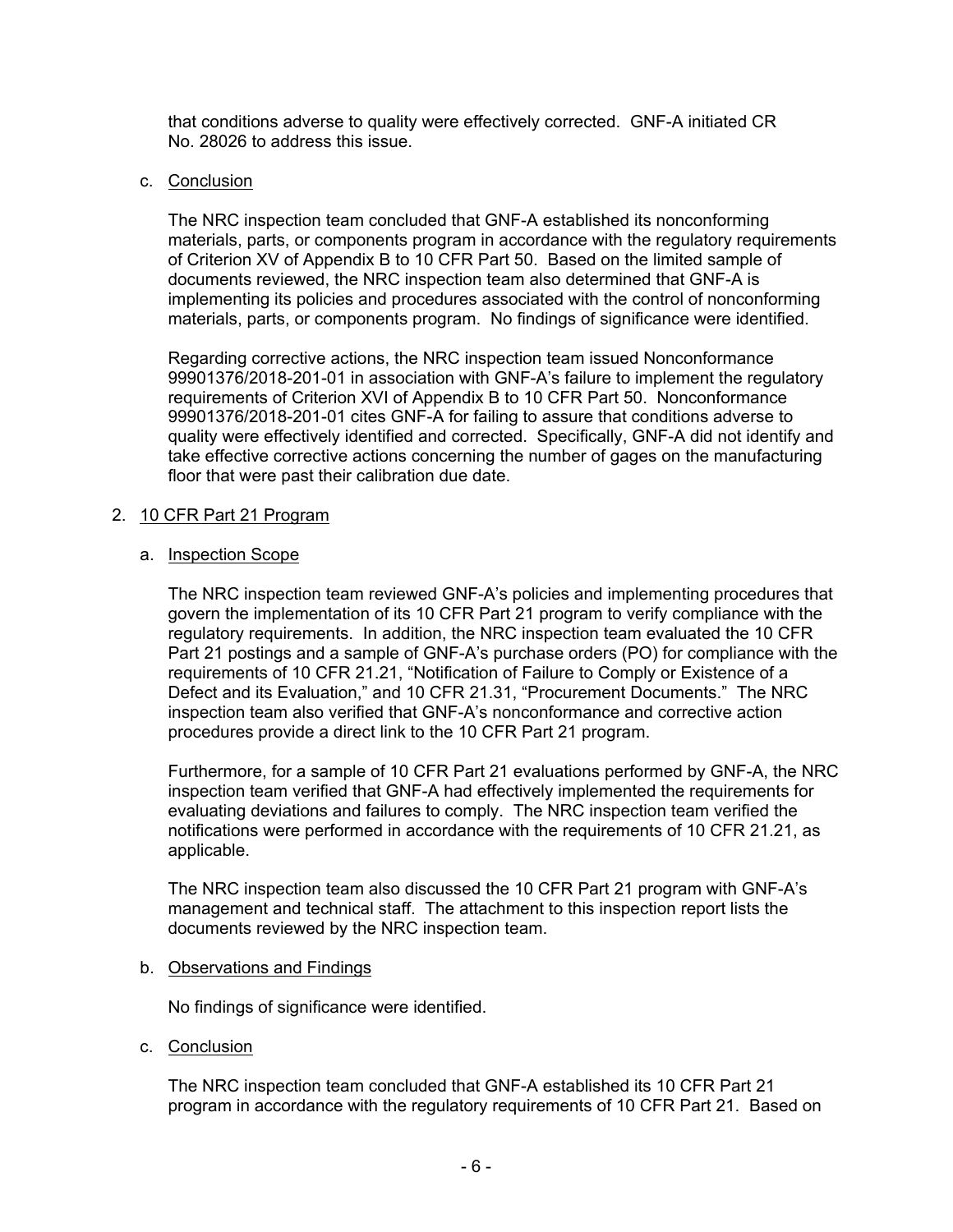the limited sample of documents reviewed, the NRC inspection team also determined that GNF-A is implementing its policies and procedures associated with the 10 CFR Part 21 program. No findings of significance were identified.

# 3. Design Control

# a. Inspection Scope

The NRC inspection team reviewed GNF-A's policies and implementing procedures that govern the implementation of its design control program to verify compliance with the regulatory requirements of Criterion III, "Design Control," of Appendix B to 10 CFR Part 50. The NRC inspection team focused its review on the implementation GNF-A's design processes as applied to the fuel cycle design for Peach Bottom Atomic Power Station (hereafter referred to as Peach Bottom), Unit 2, Refueling Cycle No. 22.

GNF-A's process for implementing design control activities is governed by Common Procedure (CP) No. 03-100, "Design Process," Revision 4.1, dated November 2017. CP-03-100 identifies the steps for planning, performing, validating, releasing, changing, and documenting a design. For planning the design, the procedure includes instructions for initiating work, identifying and documenting design inputs, developing a verification plan, defining the work scope, and determining the design tools to be used. CP-03-100 also includes an appendix providing guidance for documentation at all steps of the design process.

The NRC inspection team reviewed additional procedures and checklists specifically applicable to ensuring that the procedures contained in CP-03-100 are followed during a plant-specific fuel cycle design process. Given the repetitive nature of fuel cycle design, a series of procedures and guidelines are catalogued for use to reduce the effort required to plan the design, such that the specific steps and requirements in CP-03-100 are addressed across many documents. These procedures and guidelines include customer input, specify documentation and verification requirements, and provide instructions to capture all necessary design and validation records in GNF electronic archives.

The NRC inspection team interviewed personnel responsible for the design process used to develop the fuel cycle design for the recent Peach Bottom operating cycle. The general application of the common procedure is reflected in Technical Design Procedure No. 0002, "Fuel Cycle Analysis," Revision 7, dated August 2017. Design inputs are provided in a record that includes an initial recommendation by GNF-A, allows for customer input and verification, and presents the final, verified design inputs chosen by the vendor, with discussion for any deviations from a customer specification and a confirmation that the customer accepted the deviation.

The NRC inspection team reviewed the archive containing applicable design documentation and discussed the archive with the responsible manager and engineer. An umbrella document known as Analysis Guide No. 0048, "Fuel Cycle Work Outline," Revision 8, dated July 2015, provides a general overview of the design process with cross references to additional records when necessary. Examples include links to locate design inputs, procedures used to perform the design, and guides used to perform the design verification. The cycle design itself relies on a number of outputs from other designs, such as specific fuel bundle designs. Methods used include the TGBLA lattice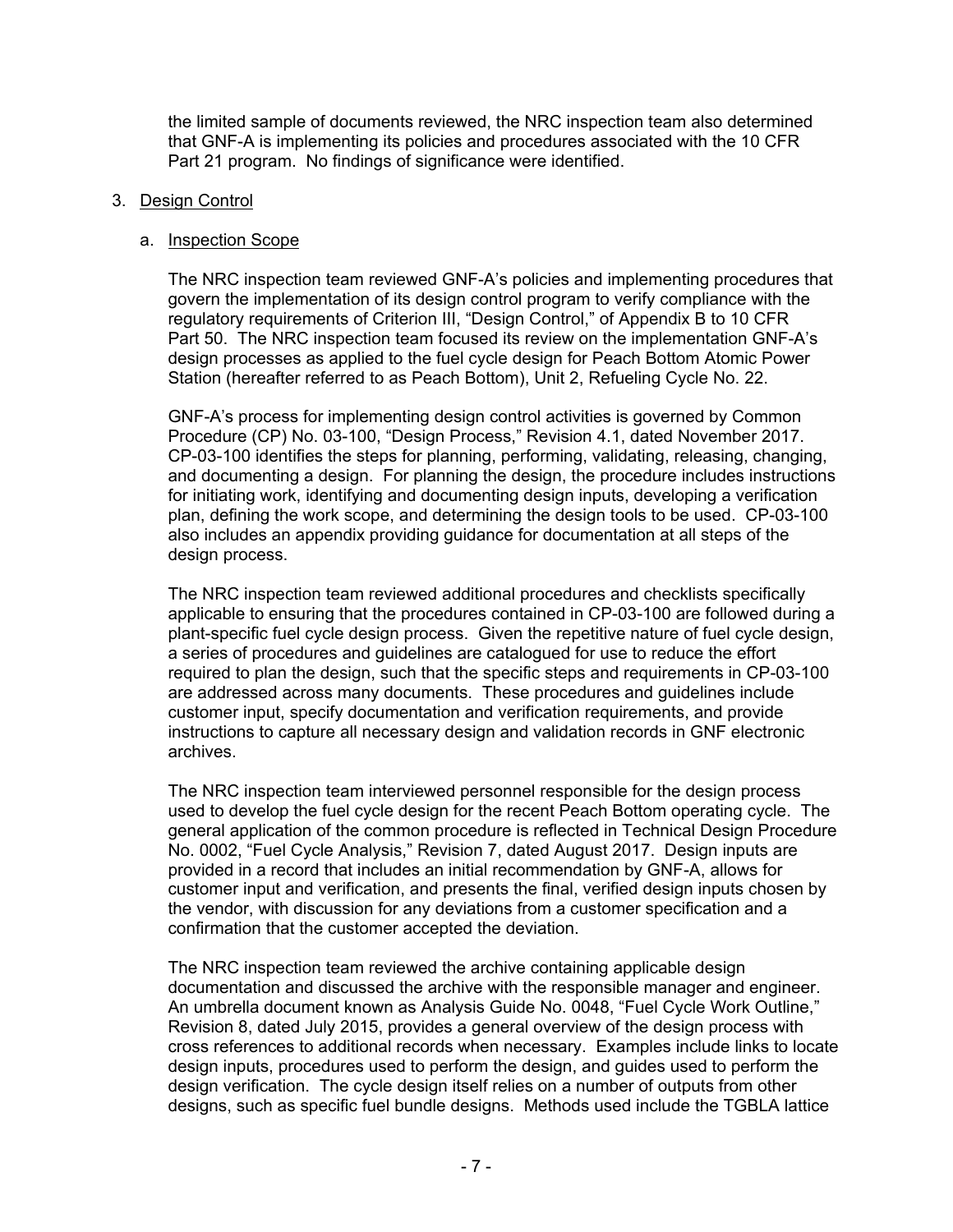physics code and the PANACEA steady-state core simulator. When design analysis is performed using engineering computer packages (ECPs) like TGBLA and PANACEA, the code output reflects pertinent information such as the method used, the version of the ECP, and the computer system used to run the code. The NRC inspection team observed that these elements of documentation are in accordance with the documentation appendix to CP-03-100.

The NRC inspection team also discussed the design validation process with the responsible manager and engineer and reviewed documents associated with the design validation for the Peach Bottom fuel cycle design. The NRC inspection team identified that design validation is accomplished by a variety of means. The verifier checks that the inputs are valid, the appropriate methods are used in accordance with limitations thereto, and the results appear correct. The validation effort is assisted by the use of a series of checklists appropriate for each specific task associated with the design. The NRC inspection team reviewed pertinent portions of the design record file to confirm that checklist results are preserved as validation documentation and discussions appropriate for each unexpected checklist result, as well as a disposition, are preserved in the documentation.

The manager maintains a technical proficiency matrix to ensure those performing or validating designs are qualified to do so, and that new staff are given on-the-job training by those with expert-level proficiency in the specific design task. The NRC inspection team reviewed the matrix and confirmed the staff who performed the fuel cycle design for Peach Bottom was appropriately qualified.

The NRC inspection team also reviewed a sample of completed design and test records for the development of the IBNDL02P software, documentation of Boiling Water Reactor fuel bundles, including the GNF2 fuel design, to determine if the design and the associated tests were performed in accordance with GNF-A's procedures. The IBNDL02P software is used for enabling the interactive graphical design evaluation of the fuel. In addition, the NRC inspection team reviewed error reporting and associated updates to the PANAC11 core simulator software to determine if the software updates and associated tests were performed in accordance with GNF-A's procedures. The PANAC11 software is used for core design each reload, and its results are used for downstream inputs into safety analyses.

The NRC inspection team focused its review primarily on the software development, software design changes, and error identification and processing. The NRC inspection team reviewed a sample of representative examples of software development activities from IBNDLO2P and software error identification and processing, and software updates for PANAC11 to verify the requirements for software planning, development, verification, and maintenance were developed, documented, and verified in accordance with the requirements GNF-A's procedures for both IBNDL02P and PANAC11.

For the IBNDL02P computer program, the NRC inspection team reviewed various software development, testing, and verification documents including the Acceptance Test Report (ATR) for IBNDL02P. The ATR includes numerous tests for verifying that IBNDL02 adequately performs all of its intended safety functions. The acceptance testing included, but is not limited to, benchmarking to results from previous qualified IBNDL02A code versions to ensure consistent results and tests that the code could appropriately handle abnormal input conditions.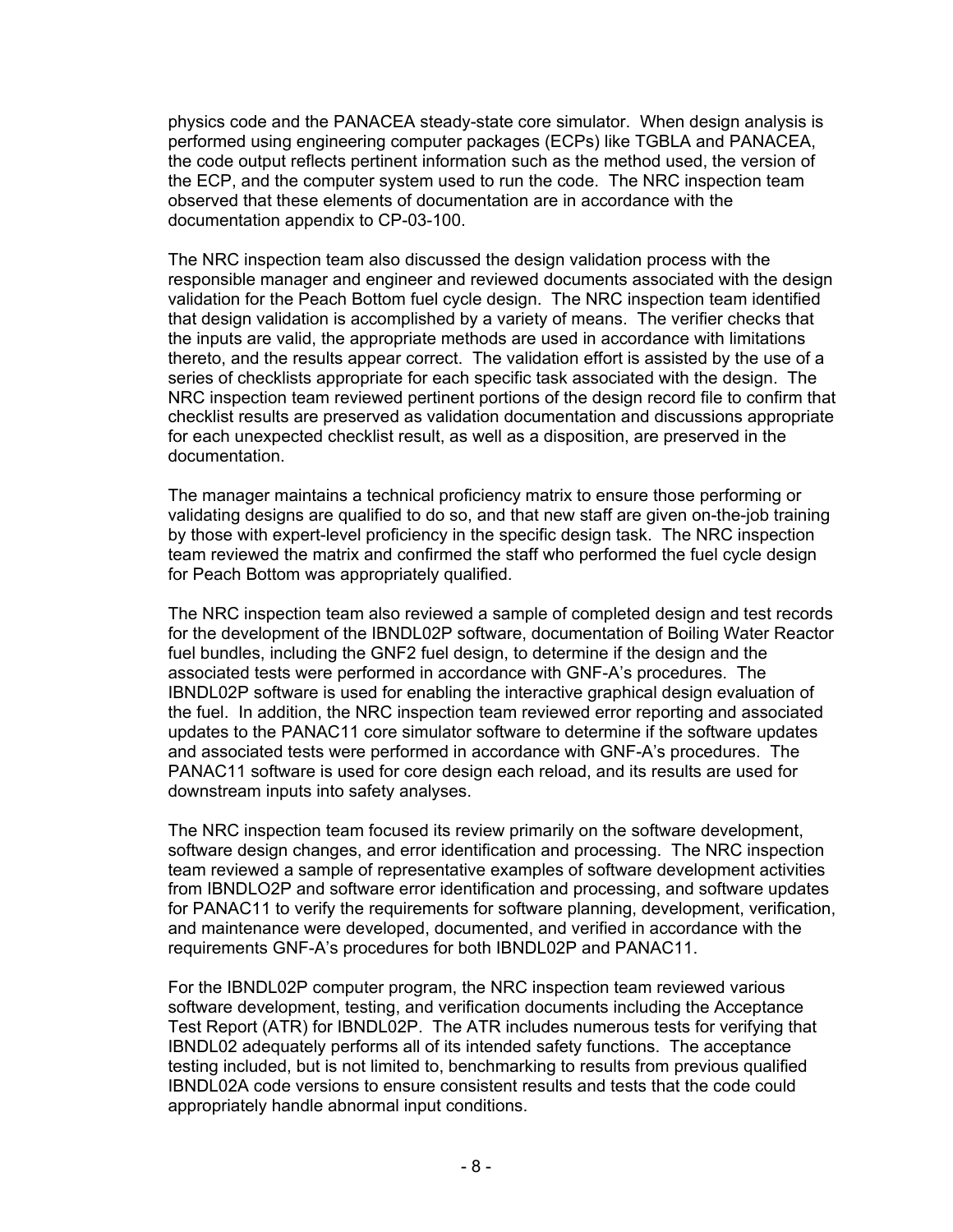For the PANAC11 computer code, the NRC inspection team reviewed various documents relating to the code error and associated software change, testing, and verification packages. The PANAC11 error that was reviewed related to an error of the critical power ratio (CPR) calculation using GEH's critical heat flux correlation when starting a restart file. This error was captured in CR No. 8725. The NRC inspection team reviewed the software test plan and report which contained the necessary updates and associated tests to ensure successful code updates to correct the error. The tests contained a comparison of the CPR results from an updated code to a run with a verified correct CPR calculation to ensure the results were consistent. In addition, the tests contained a review of the restart file to ensure that the appropriate data was generated to calculate the CPR. The NRC inspection team also reviewed the "PANAC11A/P Error Correction 10 CFR 50.59 Evaluation Bases" document which ensured that the updates to PANAC11 fell within the approved evaluation model for PANAC11.

The NRC inspection team also discussed the design control program with GNF-A's management and technical staff. The attachment to this inspection report lists the documents reviewed by the NRC inspection team.

# b. Observations and Findings

No findings of significance were identified.

## c. Conclusion

The NRC inspection team concluded that GNF-A established its design control program in accordance with the regulatory requirements of Criterion III of Appendix B to 10 CFR Part 50. Based on the limited sample of documents reviewed, the NRC inspection team also determined that GNF-A is implementing its policies and procedures associated with the design control program. No findings of significance were identified.

# 4. Commercial-Grade Dedication

# a. Inspection Scope

The NRC inspection team reviewed GNF-A's policies and implementing procedures that govern the implementation of its commercial-grade dedication program to verify compliance with the regulatory requirements of Criterion III of Appendix B to 10 CFR Part 50.

GNF-A's process for implementing commercial-grade dedication activities is governed by CP-07-104, "Customer Purchase Order Technical Evaluation and Dedication of Commercial Grade Items and Services," Revision 6, dated October 12, 2016. The NRC inspection team noted that CP-07-104 provided the appropriate level of requirements and responsibilities for the dedication of commercial-grade items procured for use in safety-related applications.

The NRC inspection team reviewed a sample of seven dedication packages for the following safety-related fuel assembly components: upper tie plate, upper and lower fuel rod end plug pieces, pre-finished water rod tube blank, and natural uranium dioxide (UO2) pellets. The dedication packages contained documents such as vendor POs, commercial-grade surveys, the Dedication Specification (DS), the Receiving Inspection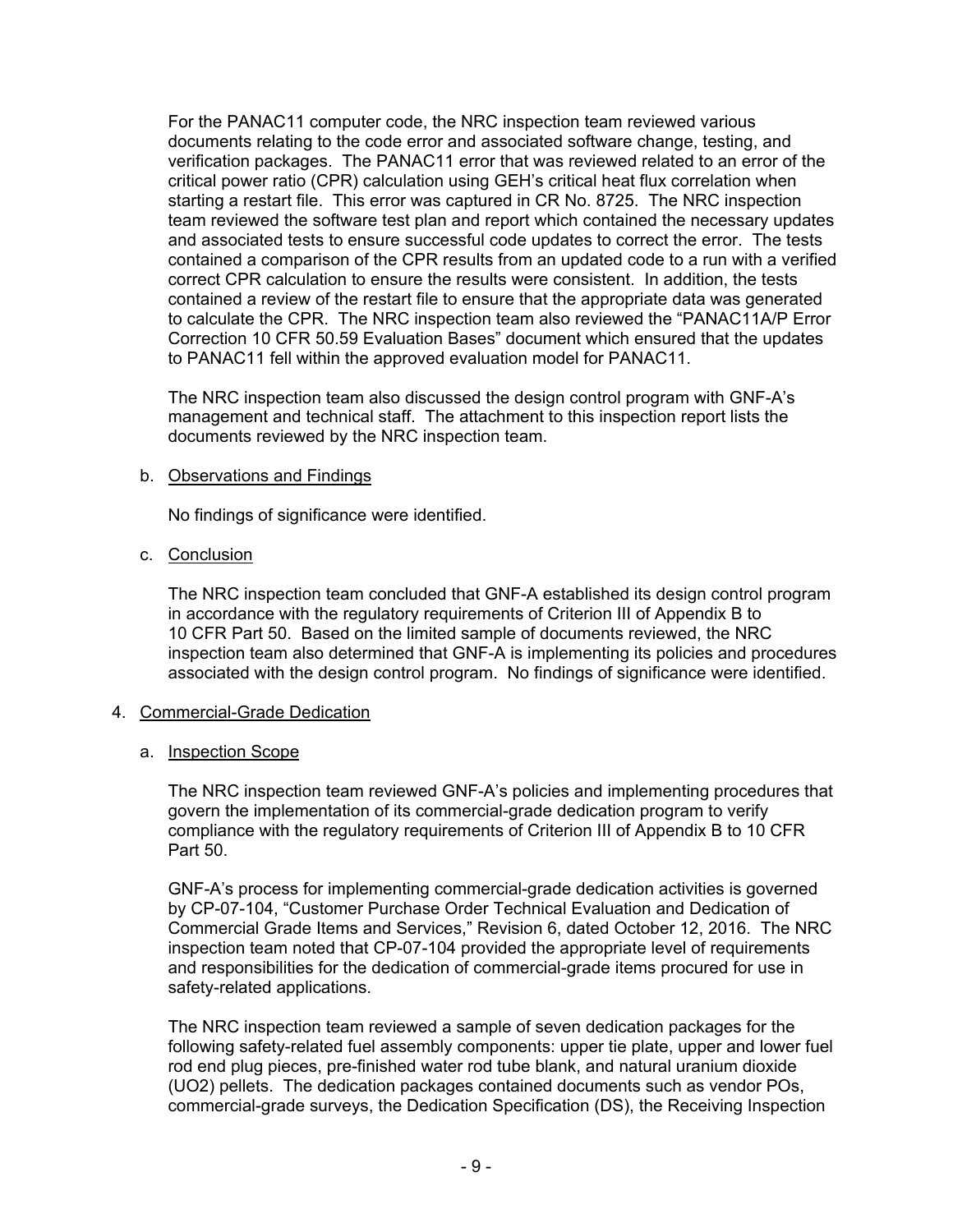Quality Control Inspection Instruction, the Certificate of Quality documentation for dimensional inspections, and material mechanical and chemical properties testing. The DS includes the technical evaluation for the identification and documentation of the basis and justification for the selection of the critical characteristics, acceptance methods, acceptance criteria, and sampling plans.

The NRC inspection team evaluated the criteria for the identification of item functions, credible failure mechanisms/modes, selection of critical characteristics and acceptance criteria, and the identification of verification methods to verify effective implementation of GNF-A's dedication process.

The NRC inspection team also discussed the commercial-grade dedication program with GNF-A's management and technical staff. The attachment to this inspection report lists the documents reviewed by the NRC inspection team.

## b. Observations and Findings

No findings of significance were identified.

## c. Conclusion

The NRC inspection team concluded that GNF-A established its commercial-grade dedication program in accordance with the regulatory requirements of Criterion III of Appendix B to 10 CFR Part 50. Based on the limited sample of documents reviewed, the NRC inspection team also determined that GNF-A is implementing its policies and procedures associated with the commercial-grade dedication program. No findings of significance were identified.

#### 5. Supplier Oversight and Internal Audits

#### a. Inspection Scope

The NRC inspection team reviewed GNF-A's policies and implementing procedures that govern the implementation of its supplier oversight and internal audits programs to verify compliance with the requirements of Criterion IV, "Procurement Document Control," Criterion VII, "Control of Purchased Material, Equipment, and Services," and Criterion XVIII, "Internal Audits," of Appendix B to 10 CFR Part 50. The NRC inspection team reviewed GNF-A's Approved Suppliers List (ASL), a sample of POs, external and internal audits, and receipt inspection records to verify compliance with the applicable regulatory and technical requirements.

For the sample of POs reviewed, the NRC inspection team verified that the POs included, as appropriate, the applicable technical and quality requirements. In addition, the NRC inspection team verified that for the sample of receipt inspection records reviewed [e.g., receipt inspection reports, Certificates of Conformance, Certificate of Calibration, and Certified Material Test Reports (CMTRs)], these records were (1) reviewed by GNF-A for compliance with the requirements of the POs, and (2) the records contained the applicable technical and regulatory information.

GNF-A is a member of the Nuclear Industry Assessment Committee (NIAC), which consists of companies who supply goods and services to the nuclear industry based on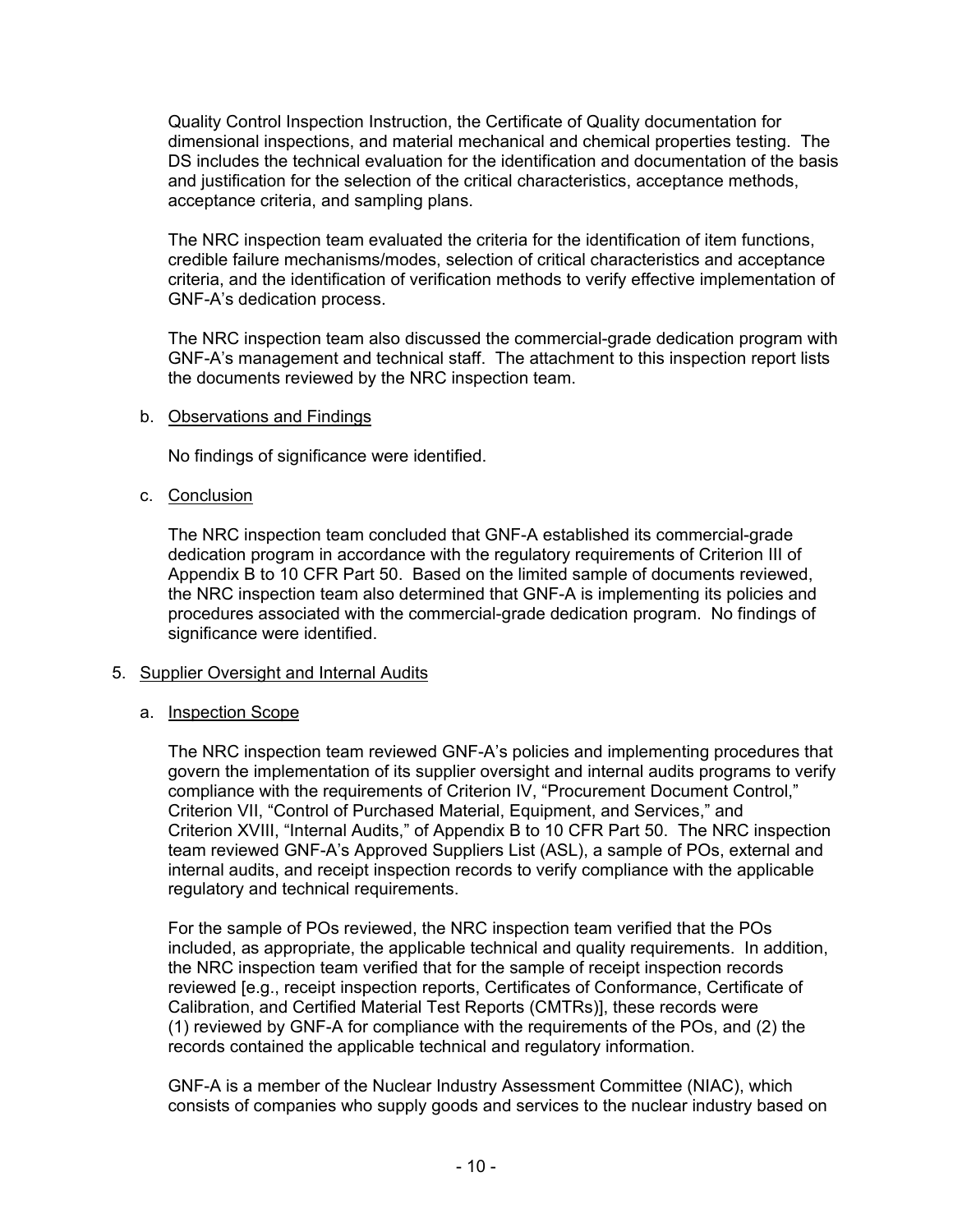a quality program that meets the requirements of Appendix B to 10 CFR Part 50 or American Society of Mechanical Engineers' NQA-1, "Quality Assurance Requirements for Nuclear Facility Applications," and accept 10 CFR Part 21. NIAC develops and maintains procedures and processes necessary to plan, guide, and share supplier audits with its members. GNF-A uses NIAC audits to support the qualification and maintenance of suppliers. Once a NIAC audit is received, GNF-A's Quality Program Manager reviews the audit for completeness and adequacy, evaluates the audit report in accordance with GNF-A's QA program and the appropriateness of the scope, and approves the audit report as the basis for including the vendor on the ASL.

For the sample of external and internal audits reviewed, the NRC inspection team verified the audit reports included an audit plan, any findings identified, adequate documented objective evidence of compliance with the applicable requirements, and a review by GNF-A's responsible management. In addition, the NRC inspection team also verified that the external and internal audits were performed by qualified auditors and, in the case of the internal audits, that these audits were performed by personnel not having direct responsibilities in the areas being audited. Furthermore, the NRC inspection team reviewed a sample of training and qualification records of GNF-A's lead auditors and confirmed that auditing personnel had completed all the required training and had maintained the applicable qualification and certification in accordance with GNF-A's policies and procedures.

The NRC inspection team also witnessed the receipt inspection of process tube shells as well as pellet integrity and pellet dimensional in-process inspection and surveillances. The NRC inspection team confirmed that the Quality Control inspector performed these activities in accordance with the applicable procedures and adequately completed the inspection and surveillance reports with his acceptance stamp and/or signature and date of inspection.

The NRC inspection team also discussed the supplier oversight and internal audits programs with GNF-A's management and technical staff. The attachment to this inspection report lists the documents reviewed by the NRC inspection team.

b. Observations and Findings

No findings of significance were identified.

c. Conclusion

The NRC inspection team concluded that GNF-A established its supplier oversight and internal audits programs in accordance with the regulatory requirements of Criterion IV, Criterion VII, and Criterion XVIII of Appendix B to 10 CFR Part 50. Based on the limited sample of documents reviewed, the NRC inspection team also determined that GNF-A is implementing its policies and procedures associated with the supplier oversight and internal audits programs. No findings of significance were identified.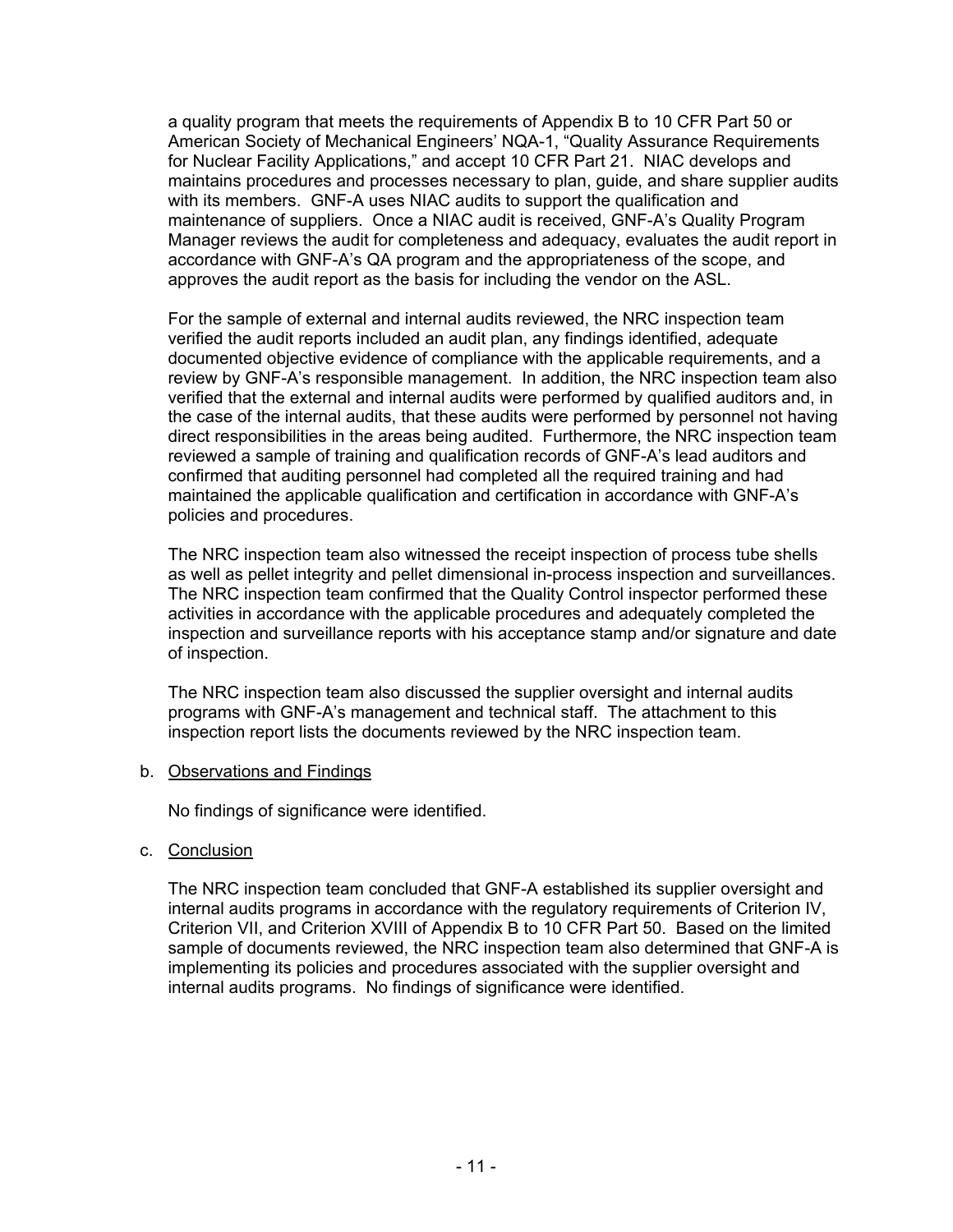# 6. Manufacturing Control

## a. Inspection Scope

The NRC inspection team reviewed GNF-A's policies and implementing procedures that govern the implementation of its control of special processes program to verify compliance with the regulatory requirements of Criterion IX, "Control of Special Processes," of Appendix B to 10 CFR Part 50.

GNF-A's process for implementing welding activities is governed by Process Specification (PS) No. P8AYP5, "General Welding Procedure for Zirconium Alloys," Revision 35, dated December 2015. PS No. P8AYP5 defines the general engineering requirements for the welding of zirconium alloys and specific zirconium alloy weldments (e.g., tube to end plug welds, spacer welds, fuel channel seam welds, fuel channel clip welds, tab to water rod welds, and adapter plate to channel welds). Welding is not done to any known industry standard, but rather to engineering specifications developed by GNF-A's engineering personnel. The welding process is qualified and any changes to the weld parameters, weld equipment, materials, or material configuration requires a complete or partial requalification.

The NRC inspection team observed the automated final weld of the lower end plugs. The NRC inspection team verified that (1) the welder operator was qualified to operate the welding station, (2) the welding procedures were appropriately qualified and contained the required information (e.g., welding parameters, etc.), and (3) the equipment used in the welding stations was within calibration.

GNF-A utilizes a Multi-Inspection and Data Acquisition System (MIDAS) to perform ultrasonic testing (UT) on the fuel rods after fabrication. The NRC inspection team observed UT of the lower end plugs. The UT instrumentation is calibrated every eight hours. The NRC inspection team verified that the NDE procedures used by GNF-A met the applicable requirements. No relevant indications were identified by the operator. In addition, a Level II NDE inspector verifies 100 percent of all UT examination results for each lot. The NRC inspection team verified that the operator performed the examinations in accordance with the applicable qualified procedures and the appropriate acceptance criteria using calibrated instruments.

The NRC inspection team also reviewed a sample of welder training and qualification records to confirm that welders had completed the required training and had maintained their qualifications in accordance with the applicable GNF-A procedures.

The NRC inspection team also discussed the manufacturing control program with GNF-A's management and technical staff. The attachment to this inspection report lists the documents reviewed by the NRC inspection team.

#### b. Observation and Findings

No findings of significance were identified.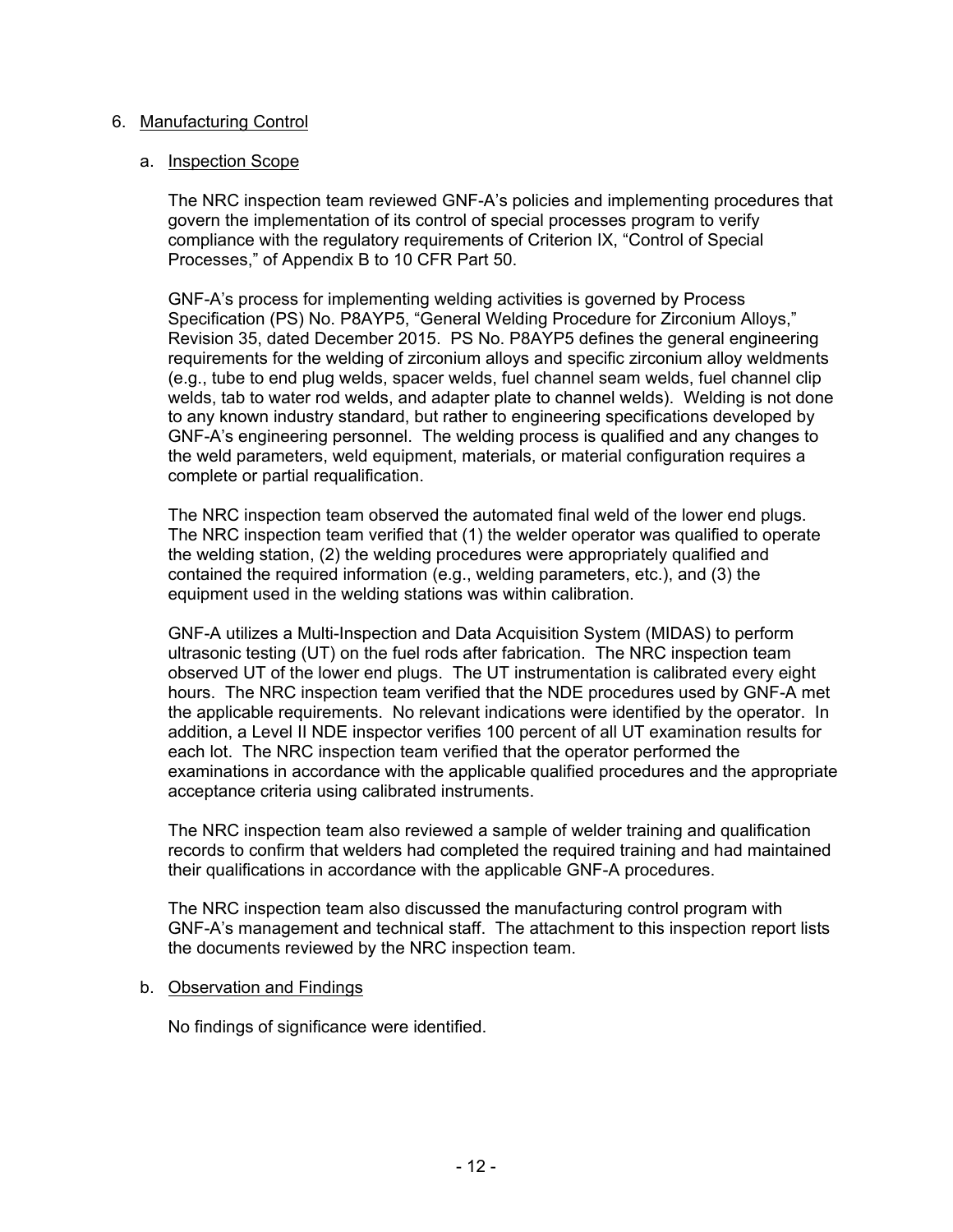# c. Conclusion

The NRC inspection team concluded that GNF-A established its manufacturing control program in accordance with the regulatory requirements of Criterion IX of Appendix B to 10 CFR Part 50. Based on the limited sample of documents reviewed, the NRC inspection team also determined that GNF-A is implementing its policies and procedures associated with the manufacturing control program. No findings of significance were identified.

# 7. Test Control

# a. Inspection Scope

The NRC inspection team reviewed GNF-A's policies and implementing procedures that govern the implementation of its test control program to verify compliance with the requirements of Criterion XI, "Test Control," of Appendix B to 10 CFR Part 50. The NRC inspection team observed fuel bundle production testing underway for Refueling Cycle No. 22 for Peach Bottom.

The NRC inspection team observed three types of production testing: (1) bundle assembly active scan; (2) bundle assembly passive scan; and (3) bundle assembly helium leak test. The bundle assembly active scan is performed to verify that as-fabricated, the non-gadolinia bearing fuel rods contain the correct fuel inventory, and the fuel pellets within the fuel rods are correctly aligned. The bundle assembly passive scan is similar to the active scan, but is performed for the gadolinia-bearing fuel rods. The leak test is performed to verify that each bundle, once assembled, does not have any leaking fuel rods.

In addition to observing the tests described above, the NRC inspection team reviewed testing procedures, acceptance criteria, and quality notes related to the bundle assembly active scanning. The NRC inspection team confirmed that the procedures address startup, normal, off-normal and emergency operations. The test procedures also contain environmental, safety, and industrial hygienic requirements.

The NRC inspection team reviewed documentation indicating that the scanner capabilities are specified in a Process/Product Quality Plan (PPQP), and that the scanner is re-qualified for new fuel designs and when a substantial hardware change is made to the testing system. The PPQP provides details concerning the technical capability of the scanner for each type of measurement it takes, for example, fuel pellet gap dimensional tolerance. The NRC inspection team also reviewed the plan and results for re-qualification of the scanner for GNF-2 fuel design, and results for re-qualification after the Californium source that is used in the detector was replaced.

While observing the production testing, the NRC inspection team interviewed test equipment operators and confirmed that they were knowledgeable with the applicable operating procedures and qualified to perform the testing underway. The NRC inspection team also reviewed the operators' training and qualification records to confirm that the operators had completed all the required training and had maintained the applicable qualification and certification in accordance with GNF-A's policies and procedures. Finally, the NRC inspection team verified that observed testing was being performed in accordance with the applicable procedures.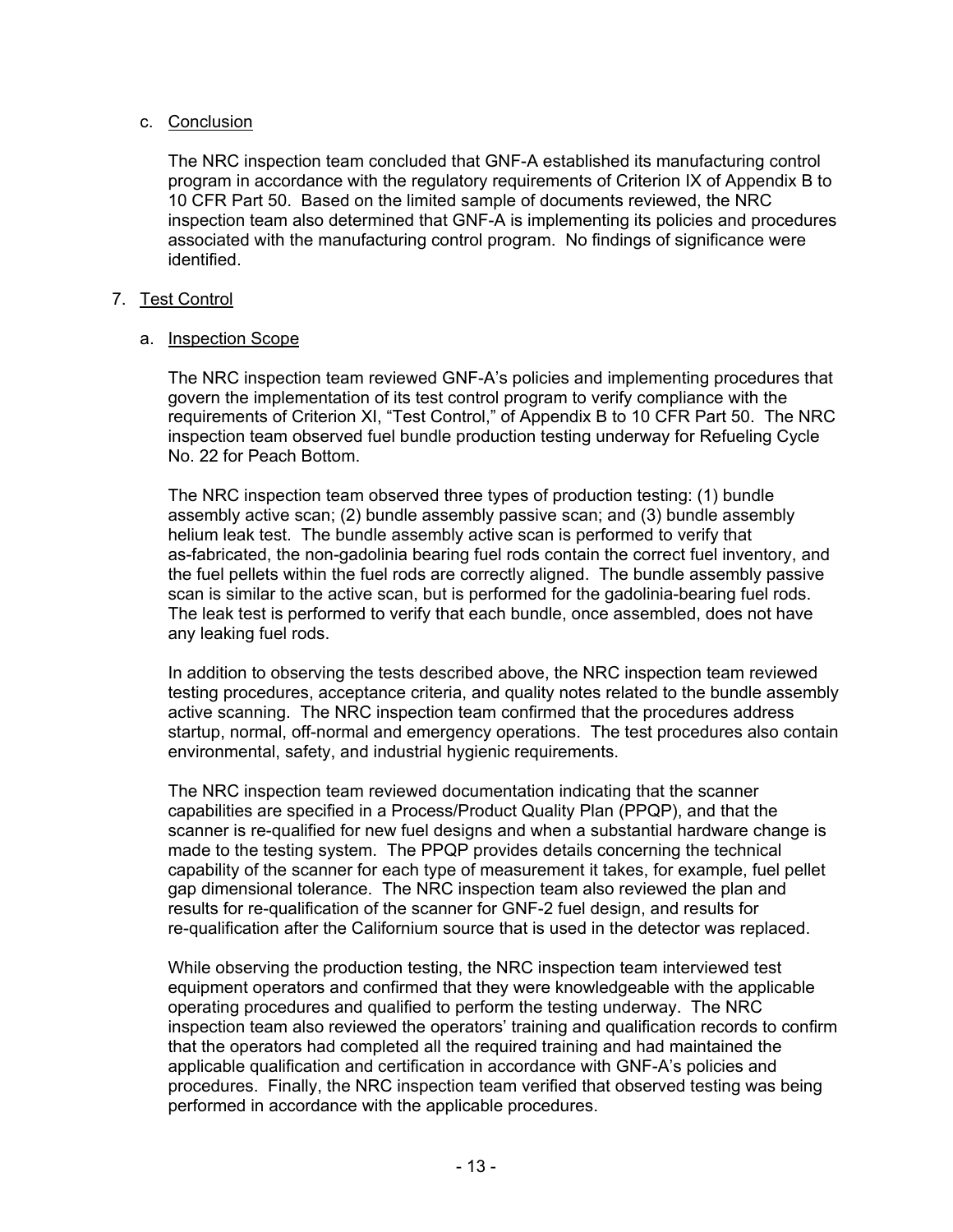The NRC inspection team discussed the test control program with GNF-A's management and technical staff. The attachment to this inspection report lists the documents reviewed by the NRC inspection team.

## b. Observations and Findings

No findings of significance were identified.

# c. Conclusion

The NRC inspection team concluded that GNF-A established its test control program in accordance with the regulatory requirements of Criterion XI of Appendix B to 10 CFR Part 50. Based on the limited sample of documents reviewed, the NRC inspection team also determined that GNF-A is implementing its policies and procedures associated with the test control program. No findings of significance were identified.

# 8. Control of Measuring and Test Equipment

# a. Inspection Scope

The NRC inspection team reviewed GNF-A's policies and implementing procedures that govern the implementation of its measuring and test equipment (M&TE) program to verify compliance with the requirements of Criterion XII, "Control of Measuring and Test Equipment," of Appendix B to 10 CFR Part 50.

For a sample of M&TE, the NRC inspection team determined that the M&TE had the appropriate calibration stickers and current calibration dates, including the calibration due date. The NRC inspection team also verified that the M&TE had been calibrated, adjusted, and maintained at prescribed intervals prior to use. In addition, the calibration records reviewed by the NRC inspection team indicated the as-found or as-left conditions, accuracy required, calibration results, calibration dates, and the due date for recalibration. The NRC inspection team also verified the selected M&TE was calibrated using procedures traceable to known industry standards.

The NRC inspection team also verified that when M&TE equipment is identified as being out of calibration, the M&TE is removed from use and segregated to prevent further usage. GNF-A then initiates an Out-of-Tolerance report and a CR until the out-oftolerance condition is reviewed and dispositioned. Through the CR, GNF-A performs an evaluation to identify which items have been accepted using this equipment since the last valid calibration date and perform an extent of condition review.

The NRC inspection team also discussed the M&TE program with GNF-A's management and technical staff. The attachment to this inspection report lists the documents reviewed by the NRC inspection team.

# b. Observations and Findings

No findings of significance were identified.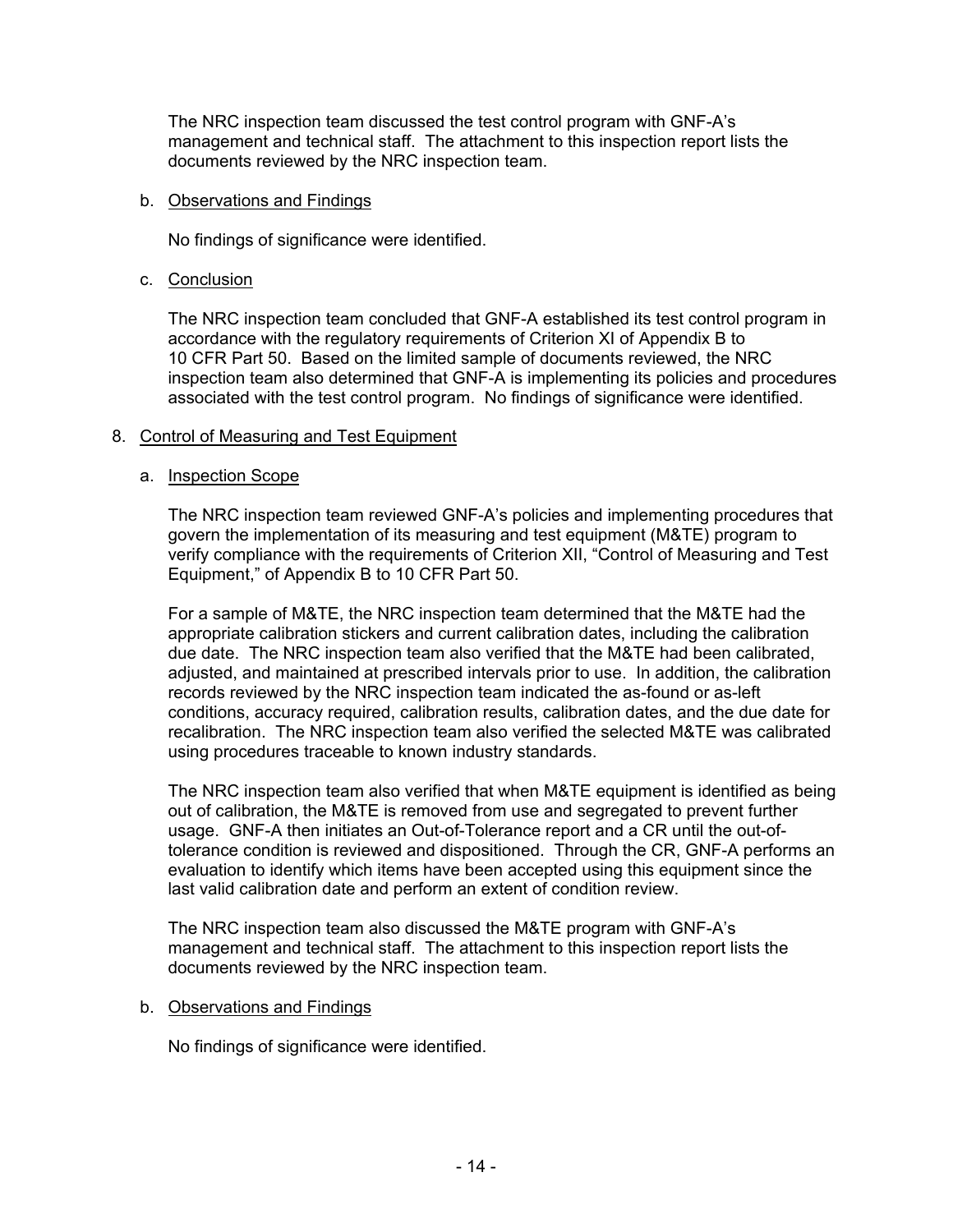# c. Conclusion

With the exception of the Nonconformance documented in Section 1.b.2 of this report, the NRC inspection team concluded that GNF-A established its M&TE program in accordance with the regulatory requirements of Criterion XII of Appendix B to 10 CFR Part 50. Based on the limited sample of documents reviewed, the NRC inspection team also determined that GNF-A is implementing its policies and procedures associated with the M&TE program. No findings of significance were identified.

# 9. Entrance and Exit Meetings

On February 26, 2018, the NRC inspection team discussed the scope of the inspection with Mrs. Tammy G. Orr, Senior Vice President Nuclear Oversight, and other members of GNF-A's management and technical staff. On March 2, 2018, the NRC inspection team presented the inspection results and observations during an exit meeting with Mrs. Orr and other members of GNF-A's management and technical staff. The attachment to this report lists the attendees of the entrance and exit meetings, as well as those individuals whom the NRC inspection team interviewed.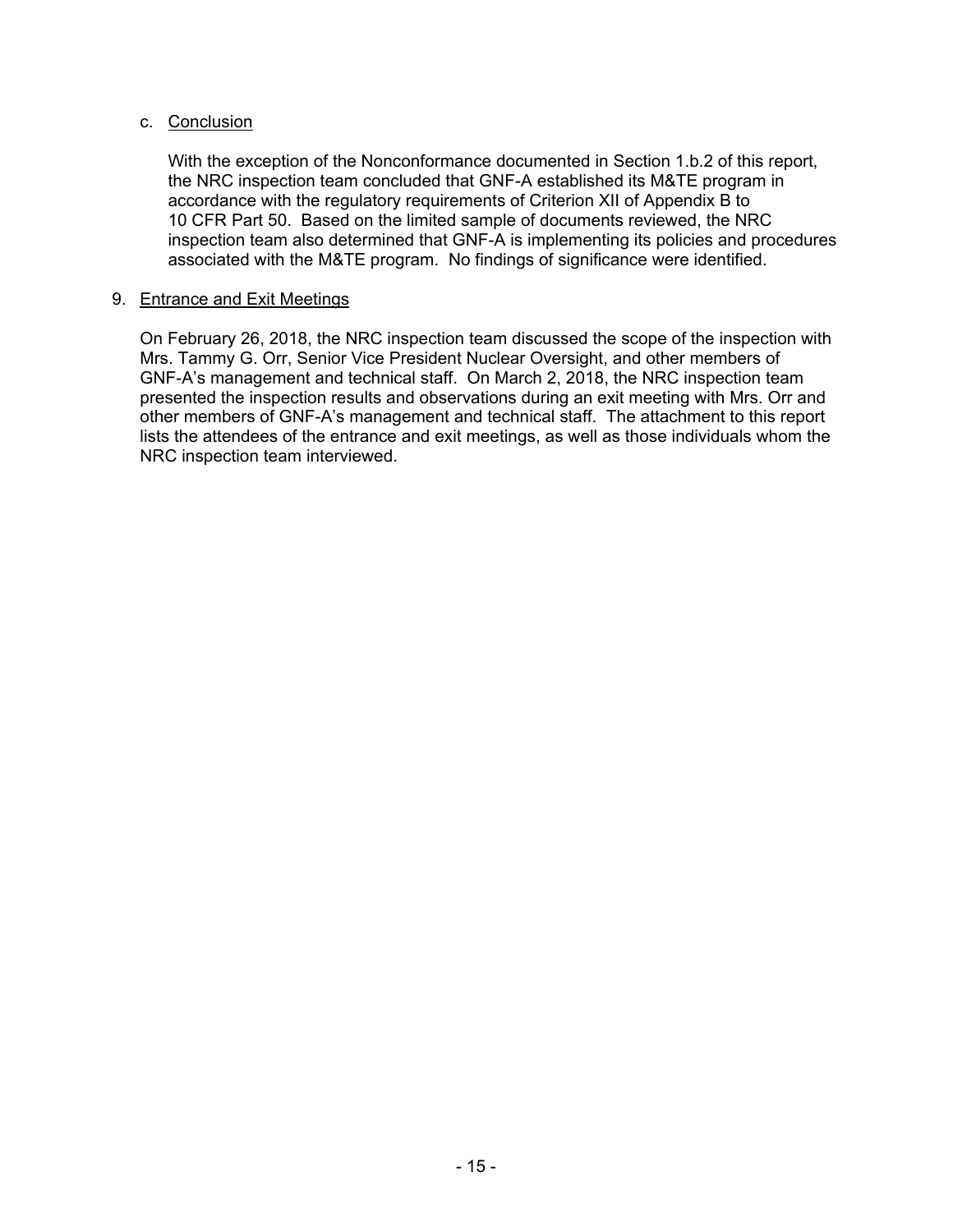# **ATTACHMENT**

# 1. ENTRANCE/EXIT MEETING ATTENDEES

| <b>Name</b>             | <b>Title</b>                                                     | <b>Affiliation</b>                                          | <b>Entrance</b> | <b>Exit</b> | Interviewed |
|-------------------------|------------------------------------------------------------------|-------------------------------------------------------------|-----------------|-------------|-------------|
| Tammy G. Orr            | <b>Senior Vice</b><br>President (VP)<br><b>Nuclear Oversight</b> | Global<br><b>Nuclear</b><br>Fuel -<br>Americas<br>$(GNF-A)$ | X               | X           |             |
| Jerald Head             | Senior VP<br><b>Regulatory Affairs</b>                           | <b>GNF-A</b>                                                | X               | X           | X           |
| Carmen Alonso           | <b>VP Quality</b><br>Oversight &<br>Programs                     | <b>GNF-A</b>                                                | X               | X           | X           |
| <b>Adam Hilton</b>      | <b>Plant Manager</b>                                             | <b>GNF-A</b>                                                | X               |             |             |
| Brian R. Moore          | <b>General Manager</b><br>(GM) Core & Fuel<br>Engineering        | <b>GNF-A</b>                                                | X               |             |             |
| James Burke             | <b>GM Engineering</b>                                            | <b>GNF-A</b>                                                |                 |             | X           |
| Stanley E. Griffin      | <b>Quality Program</b><br>Manager                                | <b>GNF-A</b>                                                |                 | X           | X           |
| Anne Murray             | <b>Corrective Action</b><br>Program Manager                      | <b>GNF-A</b>                                                |                 |             | X           |
| David Miller            | Equipment<br>Maintenance<br>Manager                              | <b>GNF-A</b>                                                |                 |             | X           |
| <b>Glen Wafford</b>     | <b>Chief Engineer</b>                                            | <b>GNF-A</b>                                                | X               |             |             |
| <b>Glenn Warmkessel</b> | <b>Quality Manager</b>                                           | <b>GNF-A</b>                                                |                 |             | X           |
| Russell Stachowski      | <b>Chief Consulting</b><br>Engineer                              | <b>GNF-A</b>                                                | X               | X           |             |
| Collins E. Watson       | <b>Lead Supplier</b><br><b>Quality Engineer</b>                  | GNF-A                                                       |                 |             | X           |
| <b>Alex Peklaris</b>    | <b>ASME &amp; Quality</b><br>Program Leader                      | <b>GNF-A</b>                                                |                 |             | X           |
| Randy Eubanks           | Senior Software<br><b>Quality Lead</b>                           | <b>GNF-A</b>                                                |                 |             | X           |
| Greg Huff               | <b>Software Quality</b><br>Lead                                  | GNF-A                                                       |                 |             | X           |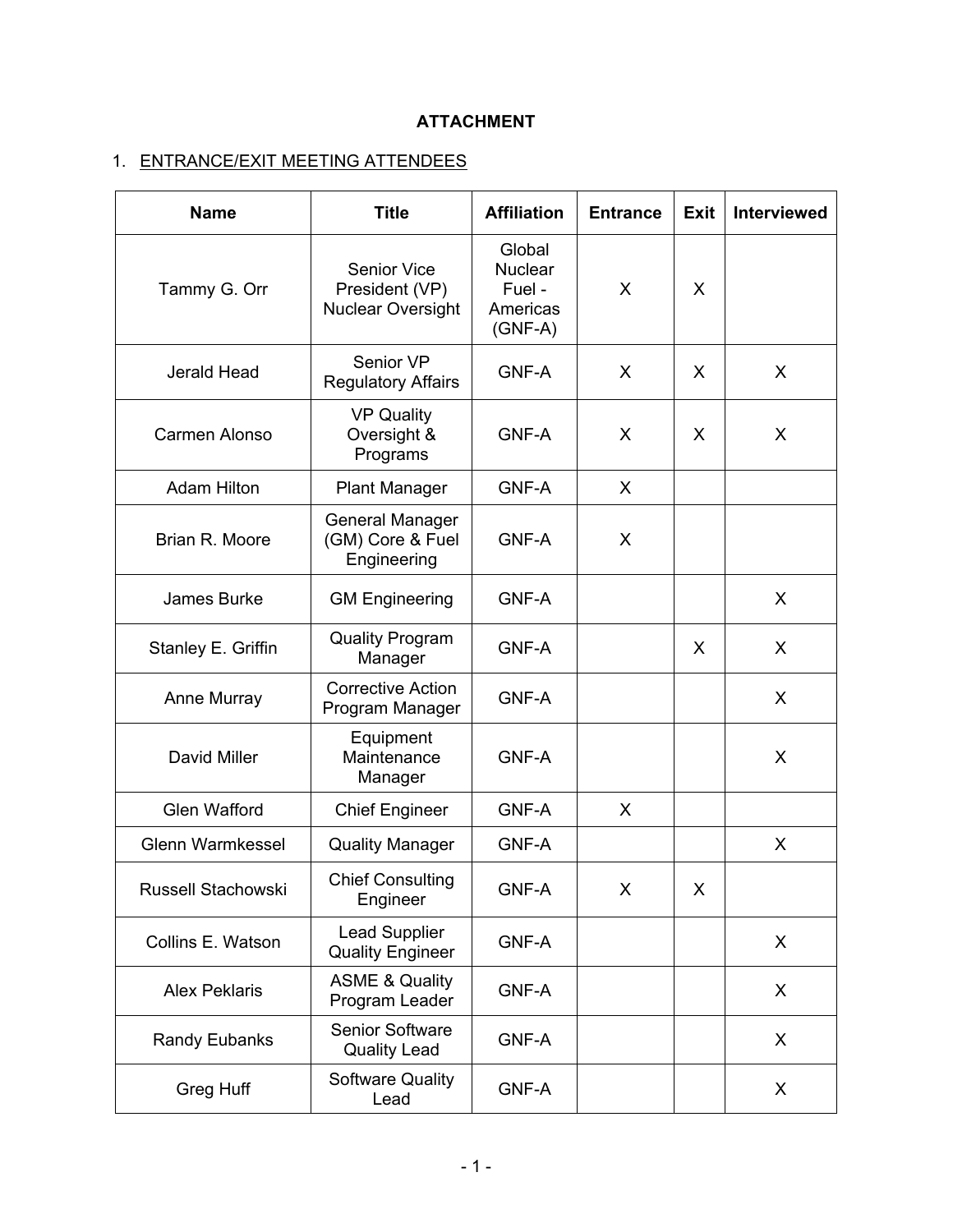| <b>Name</b>           | <b>Title</b>                                                           | <b>Affiliation</b> | <b>Entrance</b> | <b>Exit</b> | <b>Interviewed</b> |
|-----------------------|------------------------------------------------------------------------|--------------------|-----------------|-------------|--------------------|
| Joshua Finch          | <b>PANACEA</b><br>Responsible<br>Engineer                              | <b>GNF-A</b>       |                 |             | X                  |
| <b>Charles Lamb</b>   | Engineering<br><b>Services</b>                                         | <b>GNF-A</b>       |                 |             | X                  |
| <b>Weston Cundiff</b> | <b>Fuel Engineer</b>                                                   | <b>GNF-A</b>       |                 |             | X                  |
| David Morgan          | <b>Quality Leader</b>                                                  | <b>GNF-A</b>       | X               | X           | X                  |
| Gregory K. Bixby      | <b>Quality Leader</b>                                                  | <b>GNF-A</b>       |                 |             | X                  |
| Steven Leopold        | Gage Lab Quality<br><b>Control Leader</b>                              | <b>GNF-A</b>       |                 | X           | X                  |
| <b>Dwight Estes</b>   | <b>Senior Quality</b><br>Engineer                                      | <b>GNF-A</b>       |                 |             | X                  |
| Devin Tiernan         | <b>Quality Engineer</b>                                                | <b>GNF-A</b>       |                 |             | X                  |
| David Black           | <b>Quality Assurance</b><br>Engineer                                   | <b>GNF-A</b>       |                 |             | X                  |
| Lee Robinson          | <b>Quality Inspector</b>                                               | <b>GNF-A</b>       |                 |             | X                  |
| Yang Pi-Lin           | Senior Engineer                                                        | <b>GNF-A</b>       |                 |             | X                  |
| John Hudson           | Manufacturing<br>Engineer                                              | <b>GNF-A</b>       |                 |             | X                  |
| Stephen Leopold       | Service<br>Component<br><b>Operations Leader</b>                       | <b>GNF-A</b>       |                 |             | X                  |
| <b>Ben Hackney</b>    | <b>Global Commodity</b><br>Leader -<br>Fabrications                    | <b>GNF-A</b>       |                 |             | X                  |
| Rhonda Riverbank      | Quality<br>Surveillance<br>Controller                                  | <b>GNF-A</b>       |                 |             | X                  |
| Paul Ragan            | <b>Supplier Quality</b>                                                | <b>GNF-A</b>       | $\chi$          | X           | $\mathsf{X}$       |
| <b>Bill Cline</b>     | <b>Senior Staff</b><br><b>Project Manager</b>                          | <b>GNF-A</b>       |                 |             | X                  |
| <b>Rich Augi</b>      | <b>Pressurized Water</b><br>Reactor (PWR)<br>Fuel - Program<br>Manager | <b>GNF-A</b>       |                 |             | X                  |
| Dewanna Murphy        | Operator                                                               | <b>GNF-A</b>       |                 |             | X                  |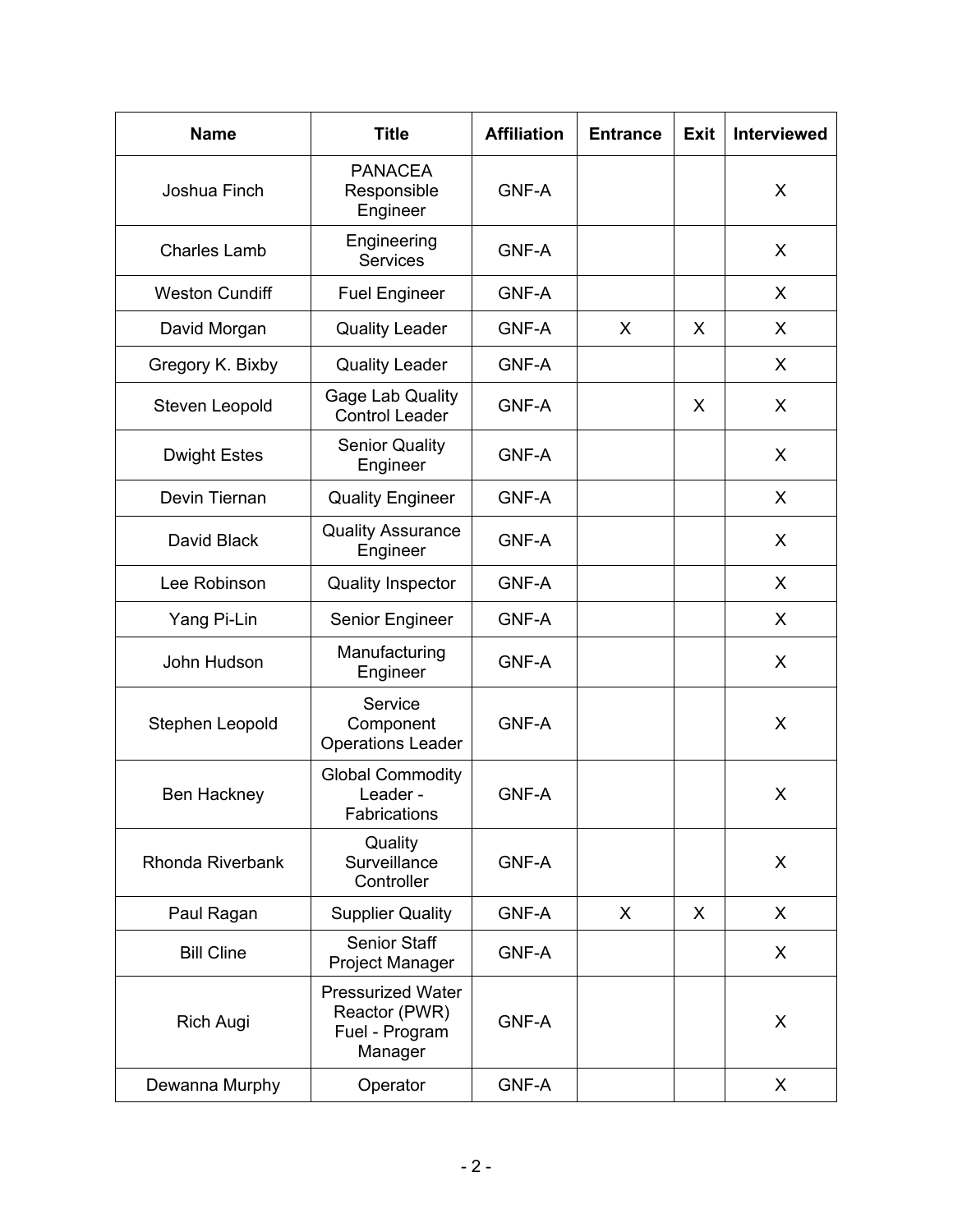| <b>Name</b>                       | <b>Title</b>                          | <b>Affiliation</b>   | <b>Entrance</b> | <b>Exit</b> | <b>Interviewed</b> |
|-----------------------------------|---------------------------------------|----------------------|-----------------|-------------|--------------------|
| <b>Gwendolyn Murphy</b>           | Operator                              | <b>GNF-A</b>         |                 |             | X                  |
| <b>Terry Hansley</b>              | Operator                              | <b>GNF-A</b>         |                 |             | X                  |
| Phillip Wengloski                 | <b>PWR Core Design</b>                | Exelon<br>Generation |                 |             | X                  |
| James R. Wingfield Jr.            | <b>Vendor Auditor</b>                 | Exelon<br>Generation |                 |             | X                  |
| Yamir Diaz-Castillo               | <b>Inspection Team</b><br>Leader      | <b>NRC</b>           | X               | X           |                    |
| Richard P. McIntyre               | Inspector                             | <b>NRC</b>           | X               | X           |                    |
| <b>Edgardo Torres-</b><br>Collazo | Inspector                             | <b>NRC</b>           | X               | X           |                    |
| Annie Ramírez                     | Inspector                             | <b>NRC</b>           | $\sf X$         | X           |                    |
| Benjamin T. Parks                 | Technical<br><b>Specialist</b>        | <b>NRC</b>           | X               | X           |                    |
| Joshua Borromeo                   | <b>Technical</b><br><b>Specialist</b> | <b>NRC</b>           | X               | X           |                    |

# 2. INSPECTION PROCEDURES USED

Inspection Procedure (IP) 36100, "Inspection of 10 CFR Part 21 and Programs for Reporting Defects and Noncompliance," dated February 13, 2012

IP 43002, "Routine Inspections of Nuclear Vendors," dated January 27, 2017

IP 43004, "Inspection of Commercial-Grade Dedication Programs," dated January 27, 2017

# 3. LIST OF ITEMS OPENED, CLOSED, AND DISCUSSED

| <b>Item Number</b>   | <b>Status</b> | Type       | <b>Description</b>   |
|----------------------|---------------|------------|----------------------|
| 99901376/2008-201-01 | <b>CLOSED</b> | <b>NON</b> | Criterion V          |
| 99901376/2018-201-01 | <b>OPENED</b> | <b>NON</b> | <b>Criterion XVI</b> |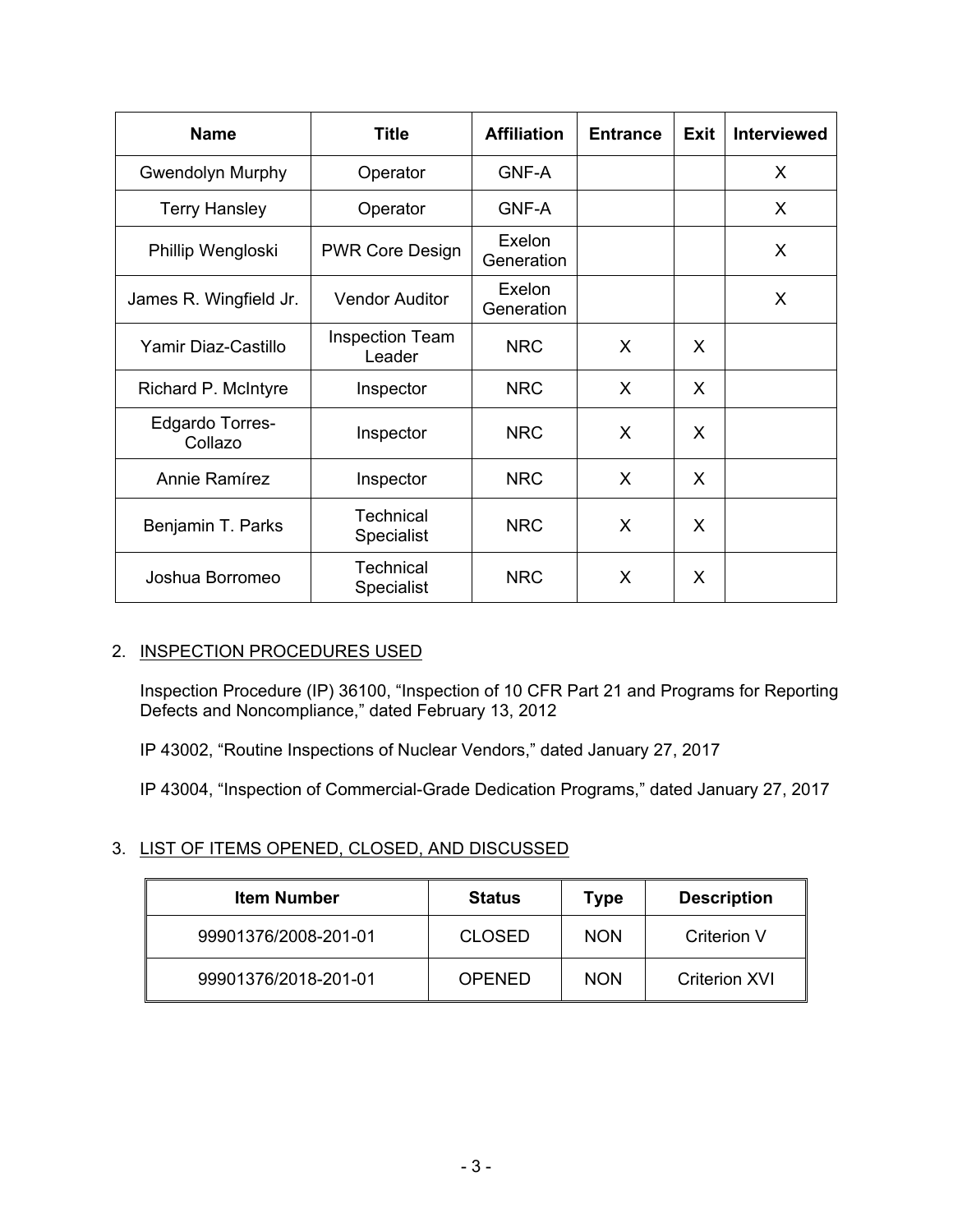# 4. DOCUMENTS REVIEWED

# Policies and Procedures

- Nuclear Engineering Design Operations No. 11209, GE Hitachi Nuclear Energy Quality Assurance Program Description, Revision 13, dated August 4, 2016
- Common Procedure (CP) No. 03-100, "Design Process," Revision 4.1, dated November 2017
- CP 04-105, "Purchase Order Receiving," Revision 7.1, dated December 21, 2017
- CP-04-206, "Creating a Purchase Order," Revision 4, dated October 26, 2017
- CP-04-210, "Purchase Order Maintenance," Revision 1.1, dated October 23, 2017
- CP-07-02, "Supplier Approval," Revision 29, dated September 15, 2017
- CP-07-03, "Supplier Selection and Management," Revision 7.2, dated March 16, 2017
- CP-07-04, "Supplier Surveillance," Revision 1, dated March 18, 2015
- CP-07-106, "Receiving Inspection Procedure and Routines," Revision 1.1, dated October 27, 2017
- CP-07-102, "Supplier Product/Process Qualification," Revision 7, dated February 14, 2018
- CP-07-104, "Customer Purchase Order Technical Evaluation and Dedication of Commercial Grade Items and Services," Revision 6, dated October 12, 2016
- CP-10-105, "Inspection Requirements for Procured Items," Revision 13, dated March 1, 2017
- CP-07-202, "Supplier Source Inspections for Product Release," Revision 13, dated August 15, 2017
- CP-11-03, "Production Test FMO and FCO"
- CP-12-101, "Calibration Control Program," Revision 5, dated January 24, 2018
- CP-12-102, "Calibration Program for Instrumentation and Controls," Revision 2.1, dated November 18, 2016
- CP-12-104, "Scale and Balance Program," Revision 1, dated October 6, 2014
- CP-15-104, "Material Review Process," Revision 5, dated November 30, 2016
- CP-16-100, "Trending Analysis," Revision 2.1, dated November 8, 2017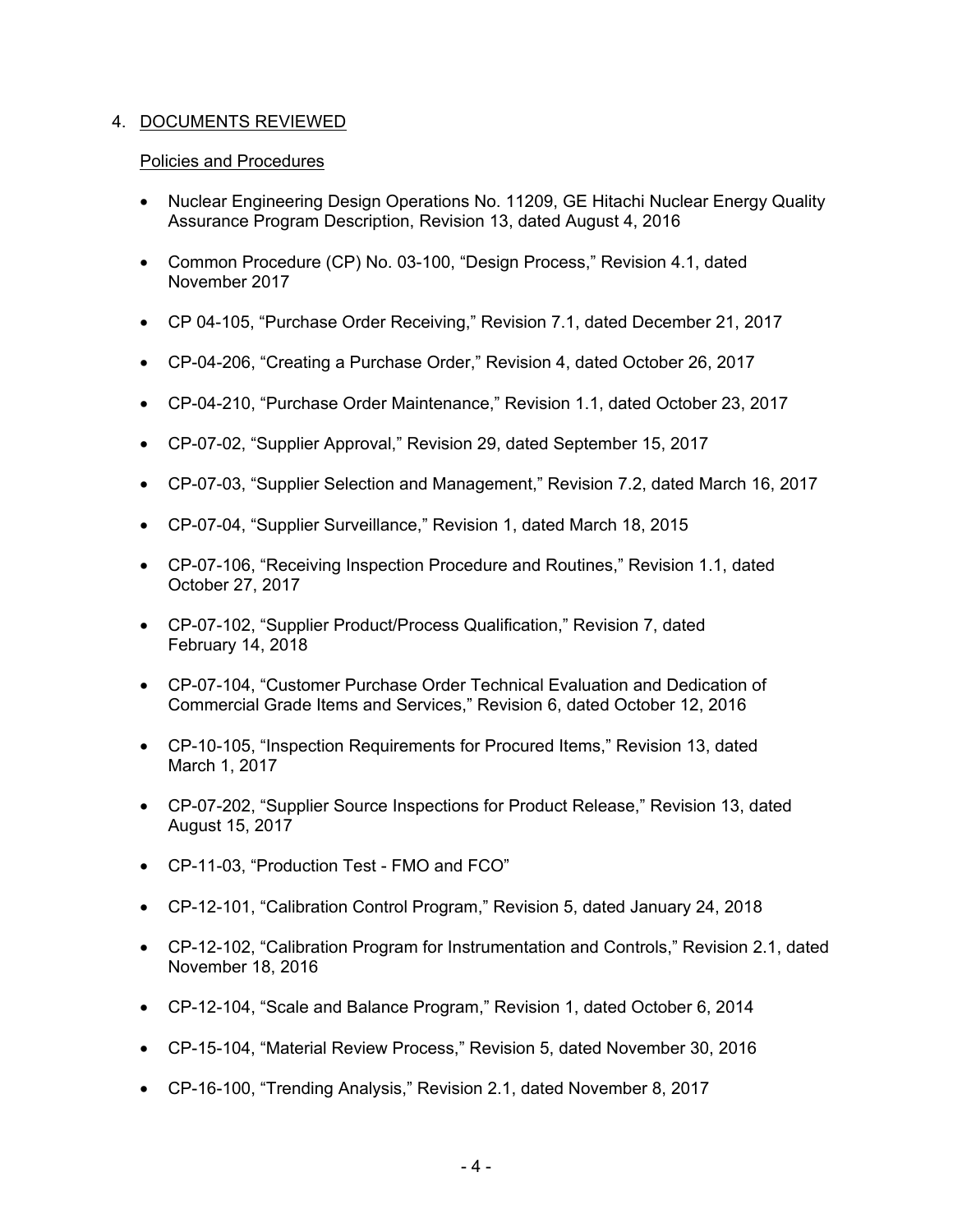- CP- 16-101, "Lessons learned/Operating Experience Program," Revision 7, January 25, 2018
- CP-16-108, "Corrective Action Program," Revision 10.1, dated August 9, 2017
- CP-17-101, "Product Quality Assurance Records," Revision 7, dated October 13, 2017
- CP-18-02, "Supplier Audits and Commercial Grade Surveys," Revision 14, dated January 15, 2018
- CP-18-03," Lead Auditor Certification and Audit Team Training, Revision 4.1, dated May 3, 2017
- CP-18-100, "Quality Assurance Internal Audits Requirements," Revision 8, dated January 15, 2018
- CP-18-202, "Focused Self-Assessments," Revision 10.1, dated July 7, 2017
- CP-20-05-F16, "Manufacturing NDE Written Practice," Revision 4, dated April 18, 2017
- CP-23-400, "Engineering Computer Projects," Revision 2.2, September 28, 2017
- Gage Inspection Standard No. A-07, "Lost or Damaged M&TE Control," Revision 6, dated April 19, 2016
- Operating Procedure (OP) No. 1040.12, "UO2 Pellet Grinder," Revision 47
- OP No. 1070.47, "GAD Pellet Grinding," Revision 36
- P8AYP5, "General Welding Procedure for Zirconium Alloys," Revision 35, dated December 2015
- Quality Inspection Standard (QIS) No. P121, "Guidelines for GNF-A/SCO Receipt Inspection Activities," Revision 3, dated August 19, 2014
- QIS No. P356, "Receiving Inspection Sampling Plan," Revision 2, dated November 17, 2016
- QIS No. P358, "Receiving Inspection Sampling Plan based on EPRI TR-017218-R1," Revision 0, dated June 24, 2013
- QIS No. P359, "Receiving Inspection Sampling Plan for Destructive Testing," Revision 0, dated October 8, 2001
- Quality Notice (QN) No. 00364, "Qualification of Welder #6 for Resistance Weld and Inspection of Fuel Rod Upper End Plugs," Revision 1, dated November 19, 2004
- QN-01831, "Instructions for Dedication of Natural Pellets that are Not Purchased as Safety-Related," Revision 1, dated February 1, 2017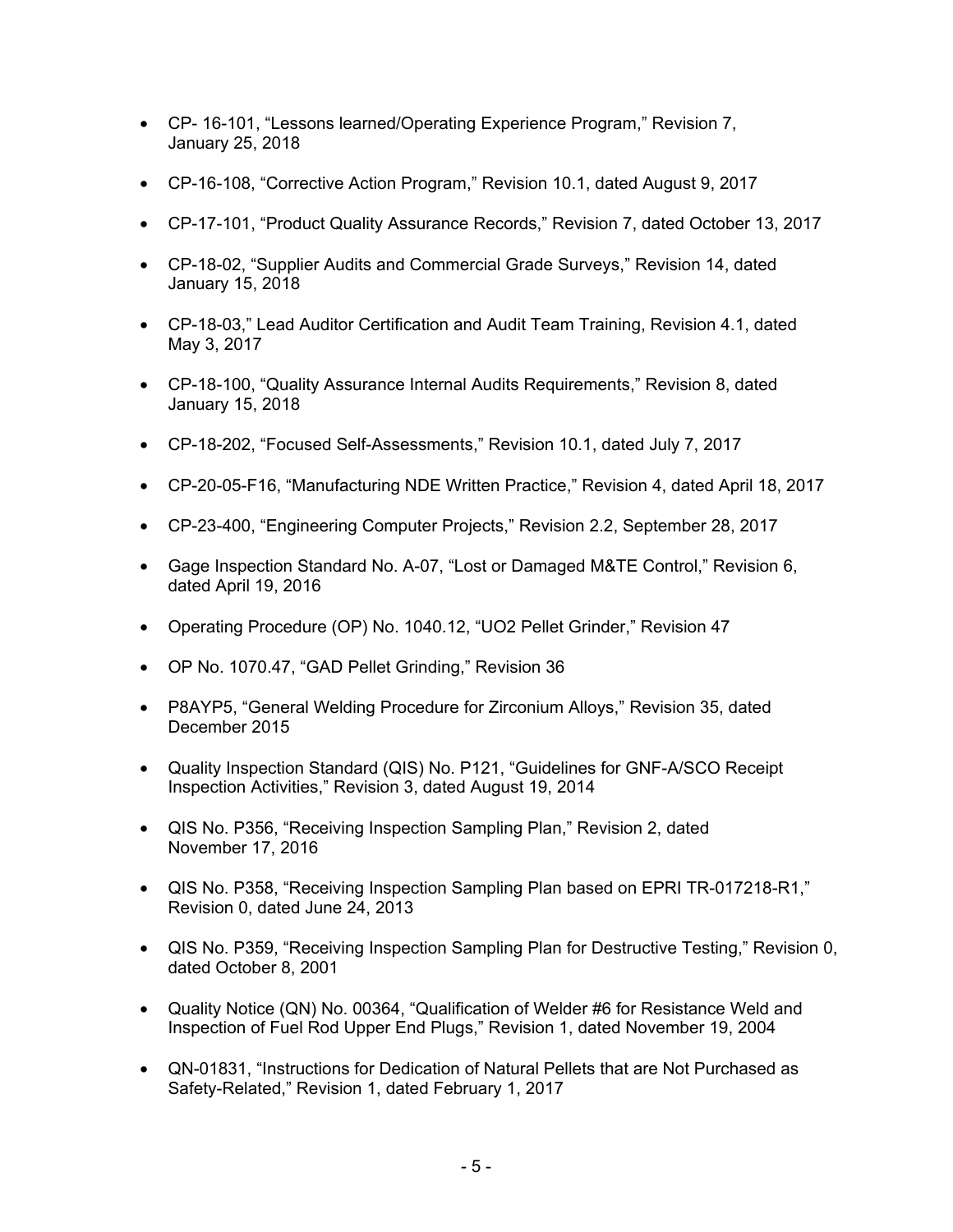- QN-01378, "Sampling Requirements for GE-H-C Natural Pellet Dedication," Revision 0, dated
- Quality Control Plan No. A-208, "Zirconium and Zircaloy," Revision 4, dated August 18, 2000
- Visual Standard Inspection No. PL-1, Revision 15, dated May 2, 2013
- Work Instruction (WI) No. 03-100-10, "Safety-Related Classification of Equipment and Services," Revision 3, dated April 25, 2017
- WI-03-100-30 "Design Verification," Revision 3.2, dated November 2017
- WI-15-100-02, "Non-Conforming Material Control," Revision 3, dated September 23, 2015
- WI-16-108-04, "Cause Analysis," dated October 26, 2017
- WI-16-108-07, "Reporting of Defects and Noncompliance Under 10 CFR Part 21," Revision 4, dated November 14, 2017
- WI-16-108-07-J01, "10 CFR Part 21 Schedule Requirements," Revision 0, dated October 21, 2013
- WI-16-108-07-F01, "GEH 10 CFR Part 21 Screening & Evaluation Form," Revision 1, dated December 20, 2016
- WI-20-106-06, "Corrective Action Program Qualification," Revision, August 8, 2016
- WI-23-400-01, "Engineering Computer Programs Transition to Engineering Computer Project," Revision 1.0, dated August 13, 2015
- 003N2282, "Safety classification of GNF Fuel Assembly and Related Components," Revision 1
- 003N9811, "Critical Characteristics of GNF Safety-Related Fuel Assembly Components, Revision 0

# Design and Commercial-Grade Dedication Records

- Analysis Guide No. AG-0048, "Analysis Guide Fuel Cycle Work Outline," Revision 8, dated July 2015 [applies to Peach Bottom Atomic Power Station (PBAPS) Unit 2, Cycle 22]
- Bundle Design Report (BDR) No. 002N6784, "Bundle Creation DVG," Revision 13, dated November 2015 (applies to PBAPS Unit 2, Cycle 22)
- BDR-4368-002N6784, "Bundle Design Report EDB #4368"
- BDR-4425-002N6784, "Bundle Design Report EDB #4425"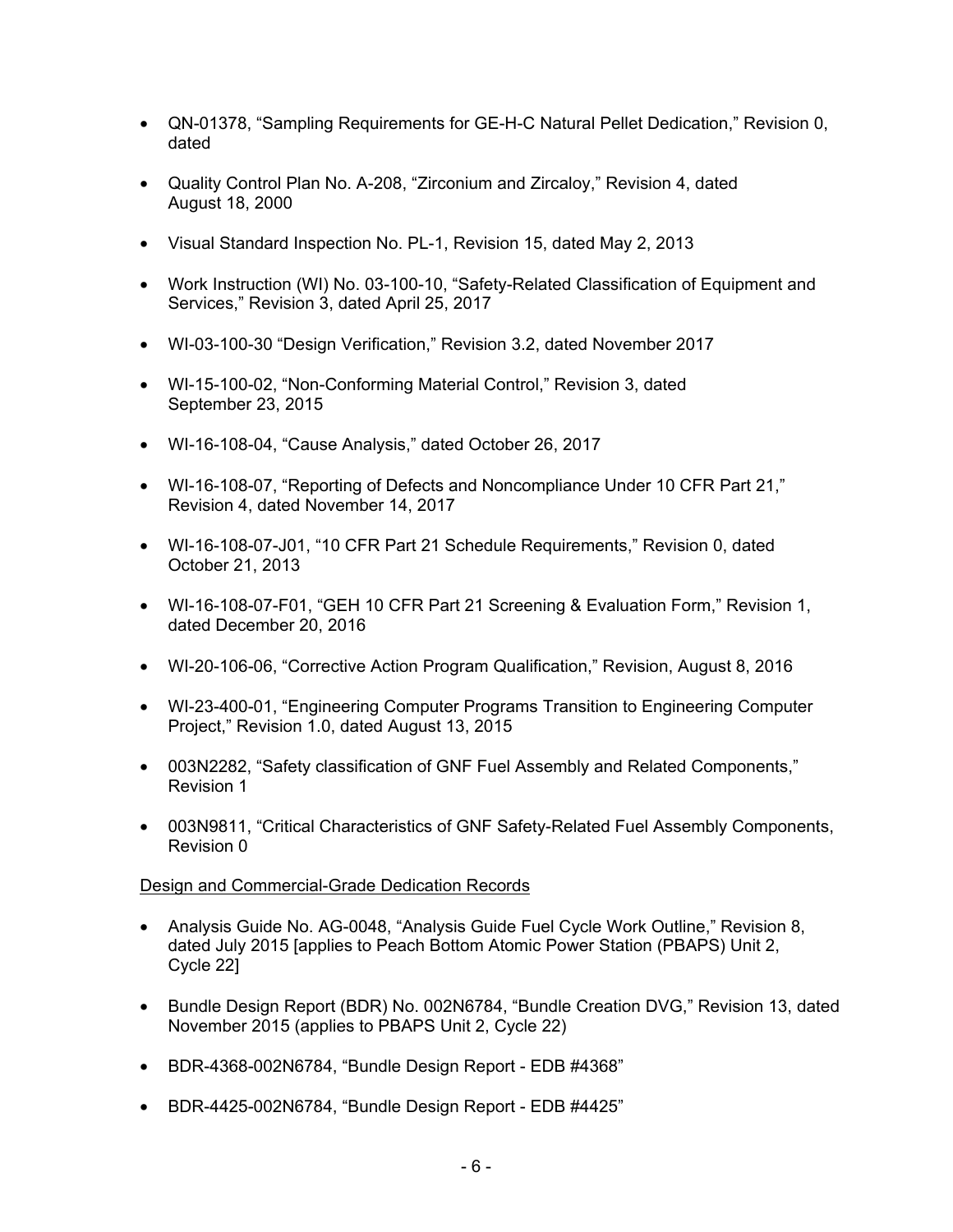- BDR-4426-002N6784, "Bundle Design Report EDB #4426"
- BDR-4427-002N6784 "Bundle Design Report EDB #4427"
- BDR-4428-002N6784 "Bundle Design Report UDB #4428"
- "CP-03-100 Road Map for 002N6782 Peach Bottom 2 Cycle 22 Fuel Management Summary," dated February 2018
- Dedication Specification (DS) No. 002N4117, "Calibration Services Dedication," Revision 3, dated January 30, 2018
- DS No. 002N4117 for asset No. W03537, dated January 11, 2017
- DS No. 003N9115, "Natural UO2 Pellets Minimum Sampling Frequency Dedication Requirements," Revision 0, dated June 15, 2010
- DS No. 0000-0146-7645, "Upper Tie Plate," Revision 1, dated May 21, 2012
- DS No. 001N1989, "Fuel Rod End Plugs," Revision 2, dated September 22, 2017
- DS No. 26A8507, "Water Rod Pre-finished Water Rod Tube Blank," Revision 2, dated September 30, 2015
- Drawing No. 234C5376, "Rod Assembly," Revision 8, dated February 17, 2003
- Drawing No. 234C5382, "Upper Partial End Plug," Revision 7, dated January 20, 2014
- Engineering Work Authorization (EWA) No. HE2MR21, Revision 4 (applies to PBAPS Unit 2, Cycle 22)
- EWA No. HE2MR22, Revision 1 (applies to PBAPS Unit 2, Cycle 23)
- "Fuel Bundle Information Report for Peach Bottom Unit 2 Reload 21 Cycle 22," 002N6786, Revision 0
- Specification No. 002N6782, "Fuel Cycle RCCH," Revision 9, dated May 2015 (applies to PBAPS Unit 2, Cycle 22)
- "Fuel Cycle DRF Administration and Workplan," (applies to PBAPS Unit 2, Cycle 22)
- "Fuel Cycle Kickoff Meeting Summary" (applies to PBAPS Unit 2, Cycle 22)
- 002N6782, "Fuel Management Summary Report Peach Bottom 2 Cycle 22," Revision 0, dated January 2016
- "Nuclear Fuels Transmittal of Design Information, Peach Bottom Unit 2 Cycle 23"
- "Nuclear Fuels Transmittal of Design Information, Peach Bottom Unit 2 Cycle 22"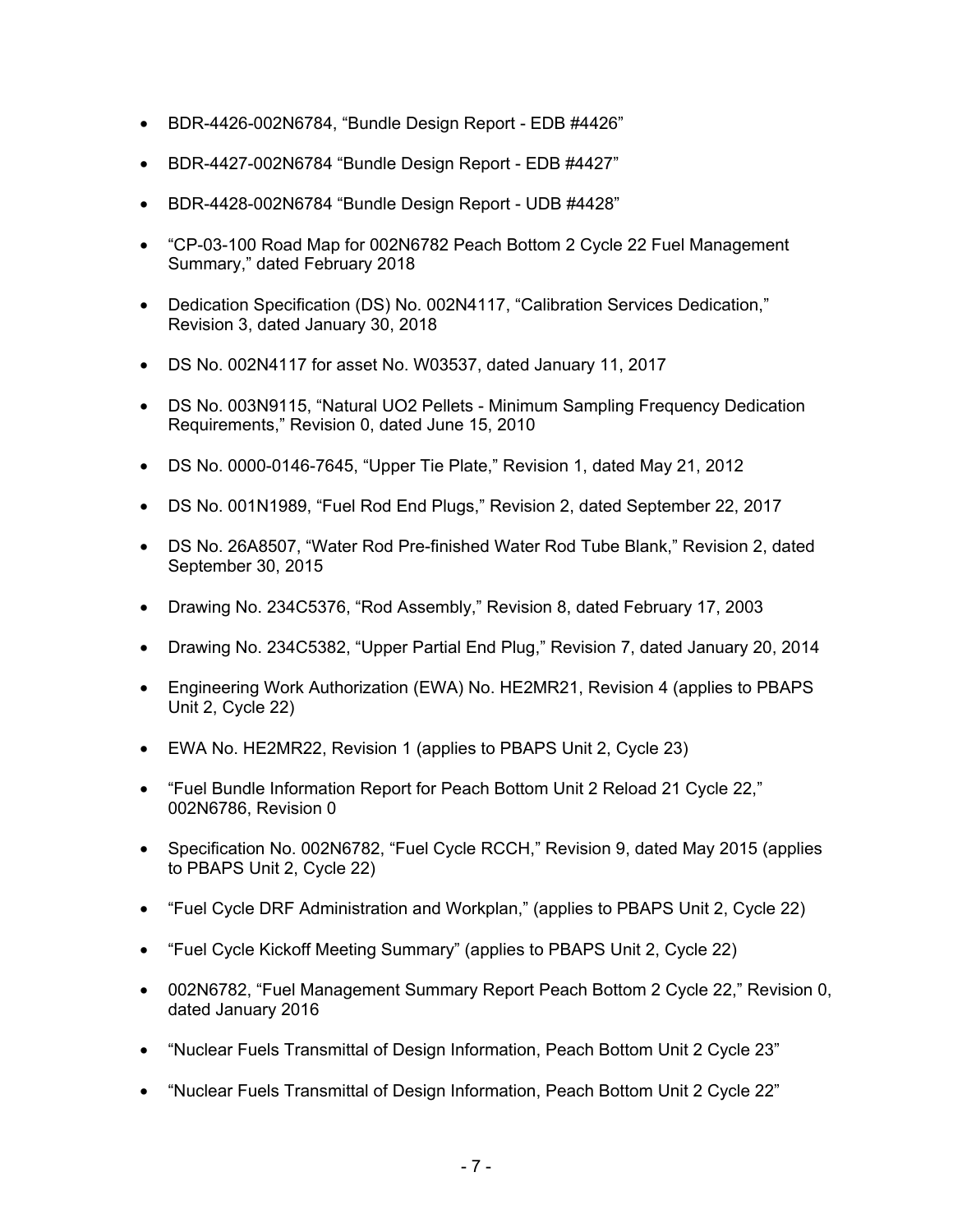- "PANACEA Cold ShutDown Margin Verification Checklist Verification of GRETA Results," DBR 002N6782 ECO-0020462 (applies to PBAPS Unit 2, Cycle 22)
- Specification No. 002N7070 Work Authorization Project Work Plan, "Peach Bottom Unit 2 Cycle 22/ Reload 21 Fuel Reload Engineering"
- Specification No. 004N2741 Work Authorization Project Work Plan "Peach Bottom Unit 2 R22/C23 Fuel Reload Engineering"
- Verification Package No. ECO-0020462, "Peach Bottom 2 Release Fuel Cycle 22"
- PERM Notice No. 201510161013-L2, dated August 20, 2015
- DBR-0014153/ECO-0018850, "IBNDL02P ECP Acceptance Technical Review (Level 2)," dated October 13, 2015
- PLM Part No. 0000-009-7749 Rev.0 / PLM Design Basis DBR-0011552 Rev.1, "IBNDL02P ECP Design Test Report (DTR)," Revision 1, dated September 2015
- PLM Part No. 0000-0009-7749 Rev.0 / PLM Design Basis 002N2328, "ECP Acceptance Test Report (ATR)," Revision 0, dated October 2015
- PLM Part No. 0000-0009-7749 Rev.0 / PLM Design Basis DBR-0007329 Rev. 0, "IBNDL02P ECP Software Design Description (SDD)," Revision 0, dated April 2015
- "IBNDL02P Software Management Plan," Revision 1, dated January 2009
- "Reload Design Analysis Individual Proficiency Records," PLM 000N1548
- Report No. 0000-0026-6307, "Software Test Plan for PANAC1111A and PANAC1111P," Revision 6, dated November 15, 2013
- Report No. 0000-0009-7749, "IBNDL02P Hardware/Software System Specification," Revision 1, dated January 2009
- Report No. 002N4937, "PANAC11A/P Error Correction 10 CFR 50.59 Evaluation Bases," dated March 2015
- Report No. 2013-97, "PANAC11P Type A Problem Notification," dated December 5, 2013
- Report No. 001N2789, "Software Test Report for PANAC1111A and PANAC1111P," dated February 2015
- "Supplemental Reload Licensing Report for Peach Bottom Unit 2 Reload 21 Cycle 22," 002N6785, Revision 1
- Technical Design Procedure No. 0002 "Fuel Cycle Analysis,", Revision 7, dated August 2017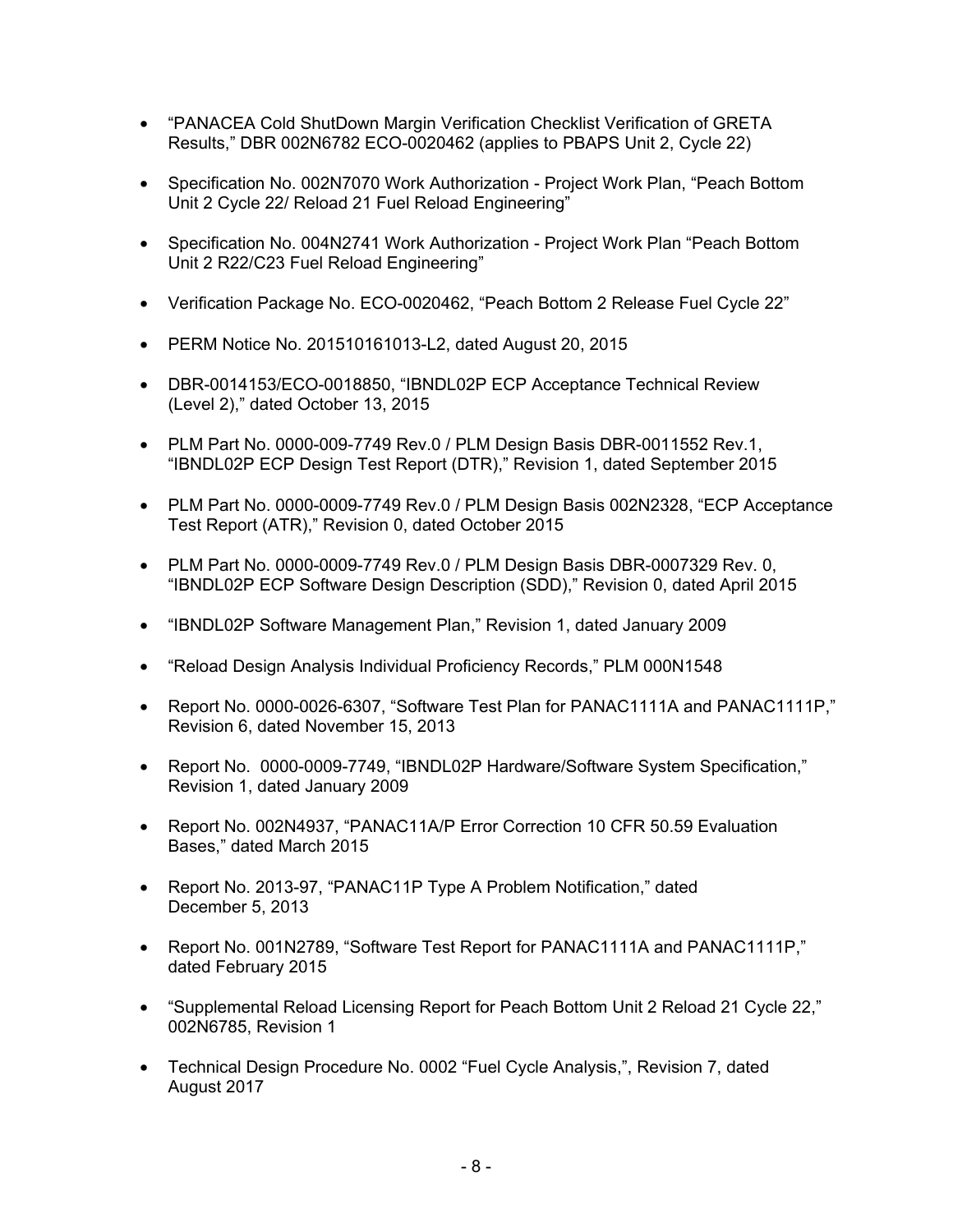# Calibration, Heat Treatment, Non-Destructive Examination, Inspection, Welding, and Test Records

- OP No. 1050.40.100 "Bundle Assembly Active Scanner General Information"
- OP No. 1050.40.101, "Bundle Assembly Active Scanner MC&A"
- OP No. 1050.40.201, "Bundle Assembly Active Scanner Startup"
- OP No. 1050.40.202, "Bundle Assembly Active Scanner Normal Operations"
- OP No. 1050.40.203, "Bundle Assembly Active Scanner Abnormal Operations"
- OP No. 1050.40.204, "Bundle Assembly Active Scanner Emergency Operations"
- OP No. 1050.40.300, "Bundle Assembly Active Scanner Process Information"
- Bundle Assembly Active Scanner Test Results from February 28, 2018
- Bundle Assembly Active Scanner Qualification Records
- Certificate of Calibration No. 17-EC0DU-40-1 for a gage block, serial No. W03537, Revision 0, dated December 15, 2017
- Certificate of Conformance for a Teflon cap gasket for part No. BA00VB55-000, dated October 9, 2017
- Certified Material Test Report (CMTR) for the process tube shells, traveler No. 71068, Revision 0, dated February 20, 2018
- CMTR for the process tube shells, traveler No. 71143, Revision 0, dated February 20, 2018
- CMTR for the process tube shells, No. 71154, Revision 0, dated February 20, 2018
- Certification of Calibration for a digital caliper 24-inches, calibrated on January 10, 2018, due July 12, 2018
- Certification of Calibration for a height gage 12-inches, calibrated on October 19, 2017, due April 20, 2018
- Certification of Calibration for an CYL ring 0.9850, calibrated on December 13, 2017, due June 14, 2018
- Certification of Calibration for an CYL plug 1.27", calibrated on November 15, 2017, due May 17, 2018
- Certification of Calibration for an outside diameter micrometer 0-1-inches, calibrated in January 22, 2018, due July 24, 2018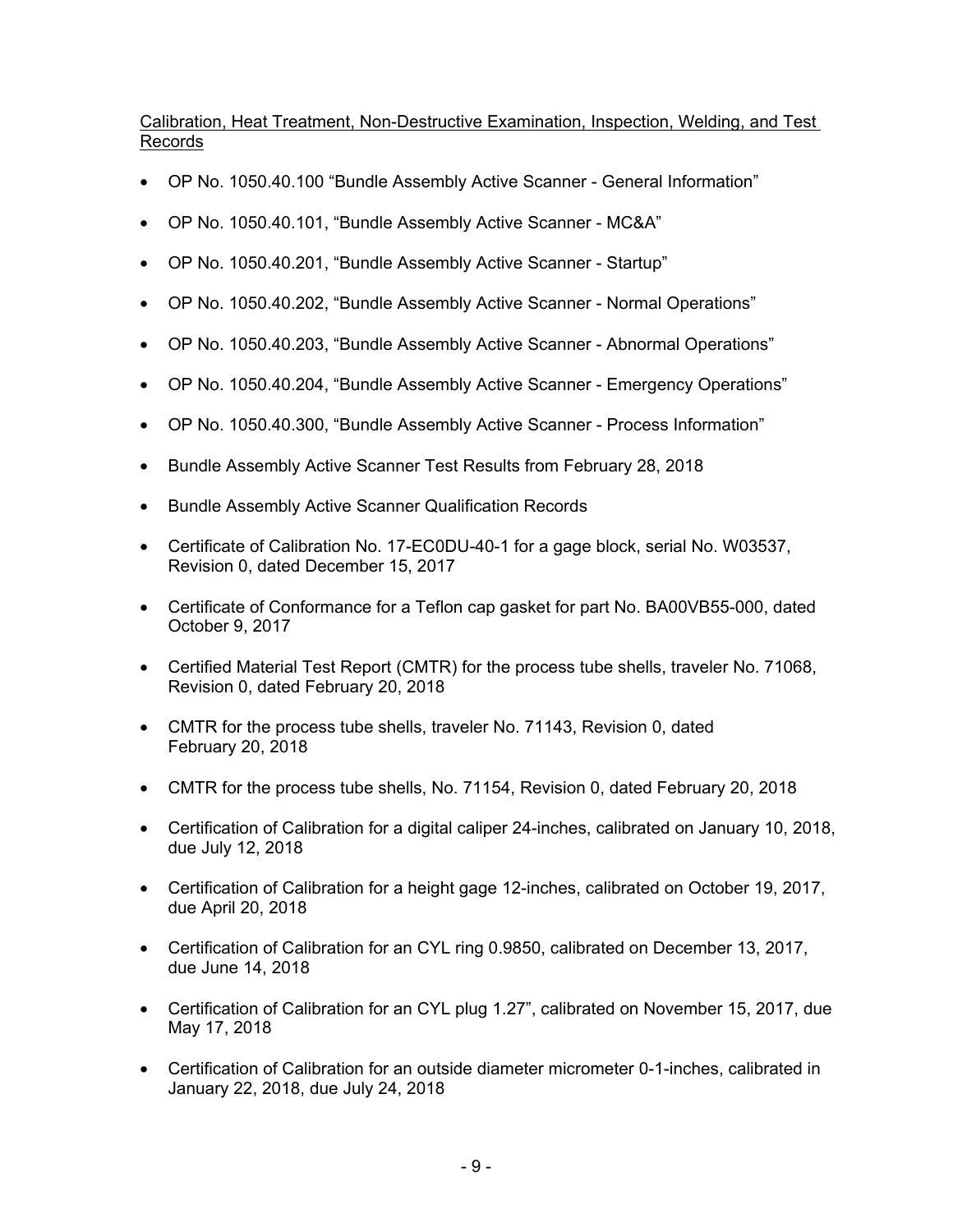- Qualification Notice No. 00398, "Fat Albert Qualification Test Plan for GNF2 Fuel"
- QN-00412, "Fat Albert Qualification Results for GNF2 Fuel Rods"
- QN-01625, "Fat Albert Qualification Results for GNF-2 Fuel Rods after 2014 Source Change"
- Record of Calibration for a digital caliper 6-inches, asset number W16830, dated February 28, 2018
- Report No. 209A4290, "Welding Requirements," Revision 7, April 23, 1996
- Out of tolerance report Nos. 167604971, 171830758, 17634535, 176928756, 176934428, 176934903, and 176935501
- Pellet Dimensional Surveillance Summary for grinder Nos. 261, 262, 263, 264, 265, February 28, 2018
- Pellet Integrity Surveillance Summary for pellet tray ID Nos. 3953ZK1494, 2401ZK4712, 3953ZK1530, 3953ZK1506, 490CZK6006, 490CZK6030, 490CZK6018, 490CZK6042, 49025J0790, 49025J0827, 49025J0802, and 49025J0815
- Process Quality Plan No. 4.0.5.1, "End Plug Welding," Revision 36, dated December 1, 2004
- Quality Control Inspection Instruction (QCII) for the receipt inspection of process tube shells, dated March 26, 2013
- QCII for the receipt inspection of zirconium alloy channel strips, dated August 29, 2013
- QCII for the receipt inspection of water rod pretubes, dated August 11, 2014
- QCII for the receipt inspection of 316 stainless steel strip, dated April 12, 2013
- QQCII for upper partial end plug, dated September 30, 2014
- QCII receipt inspection for verification of critical characteristics, dated June 16, 2016
- Statement of Conformity No. 52178-0001 for water rod pretubes

# Purchase Orders, Audit Reports, and Commercial-Grade Surveys

- Global Nuclear Fuels Americas Approved Suppliers List
- Purchase Order (PO) No. 437099960 for a 316 strip lock tab washer, Revision 3, dated May 17, 2016
- PO No. 437109235 for testing services, Revision 4, dated April 21, 2017
- PO No. 437113419 for process tube shells, Revision 3, dated February 5, 2018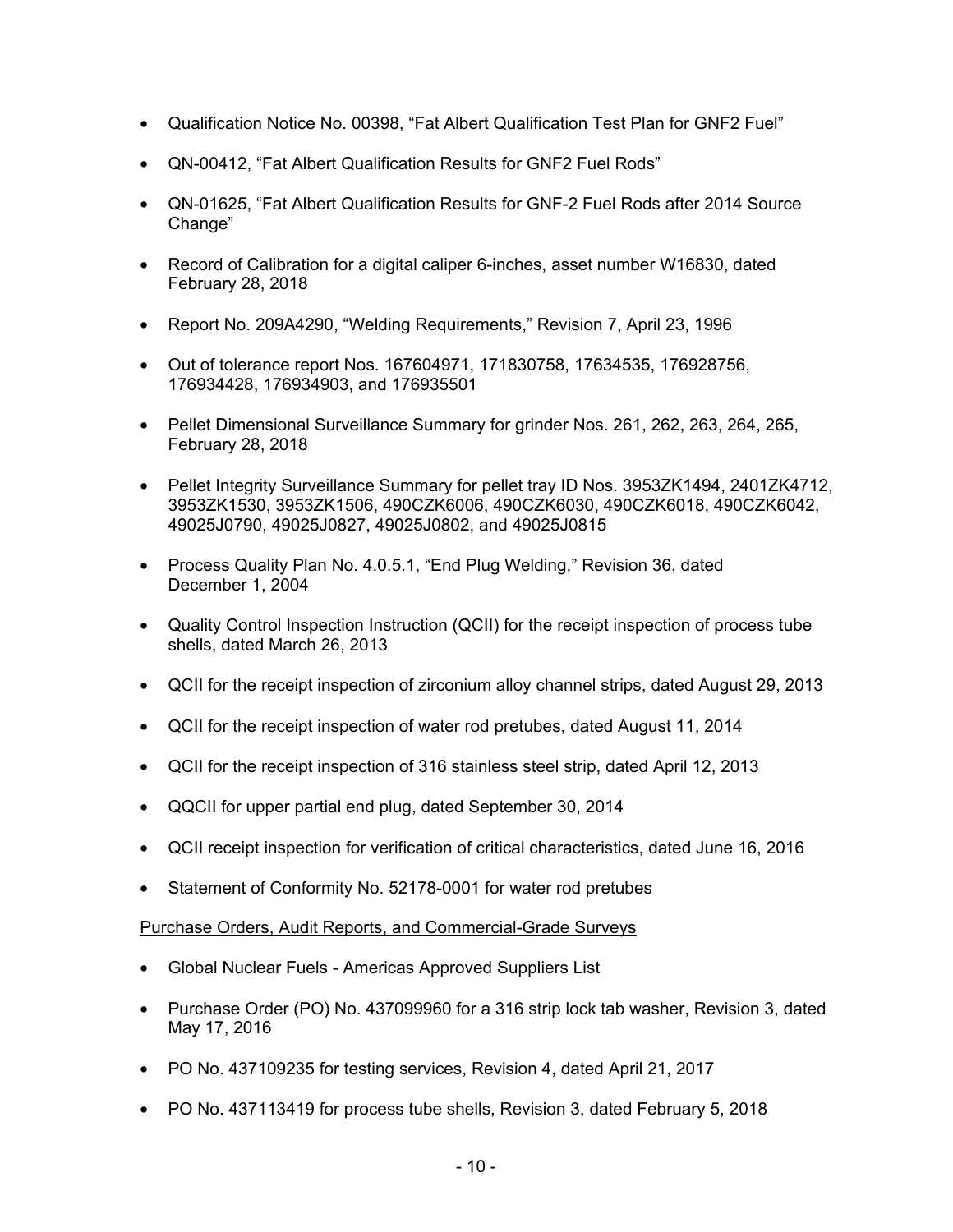- PO No. 437102293 for an upper tie plate, Revision 19, dated January 31, 2018
- PO No. 437112396 for ultrasonic testing services, Revision 5, dated February 8, 2018
- PO No. 437109605 for a tube body, Revision 0, dated May 24, 2017
- PO No. 437111294 for repair services, Revision 0, dated July 21, 2017
- PO No. 437108042 for calibration services, Revision 0, dated December 19, 2016
- PO No. 437114512 for helium gas, Revision 0, dated February 22, 2018
- PO No. 437111747 for a cylinder valve, Revision 0, dated September 5, 2017
- PO No. 437111280 for channel strips, Revision 6, dated February 12, 2018
- PO No. 437112193 for non-destructive examination services, Revision 0, dated October 13, 2017
- PO No. 437112847 for engineering services, Revision 7, dated February 5, 2018
- Audit report No. ULB-2017-01 for an audit performed May 23-25, 2017
- Audit report No. 20087 for an audit performed April 14-16, 2015
- Audit report No. GSC-2015-01 for an audit performed March 10-12, 2015
- Audit report No. SDI-22015 for an audit performed May 18-19, 2017
- Audit report No. SL-2017-01 for an audit performed June 26-28, 2017
- Audit report No. VER-2016-01 for an audit performed April 26-28, 2017
- Audit report No. AFS-SE-2017-018 for an audit performed June 12-16, 2017
- Audit report No. CEZ-2015-01 for an audit performed October 12-23, 2015
- Audit report No. 21077 for an audit performed February 8-11, 2016
- Audit report No. STU-2017-01 for an audit performed June 26 through July 7, 2017
- Audit report No. 20148 for an audit performed April 21-23, 2015
- Commercial-grade survey Nos. ARN 2015-01 and AVKO-2017-01
- Internal audit report No. NQA-1-2017-04, "Corrective Action Program," performed May 30, 2017 through June 9, 2017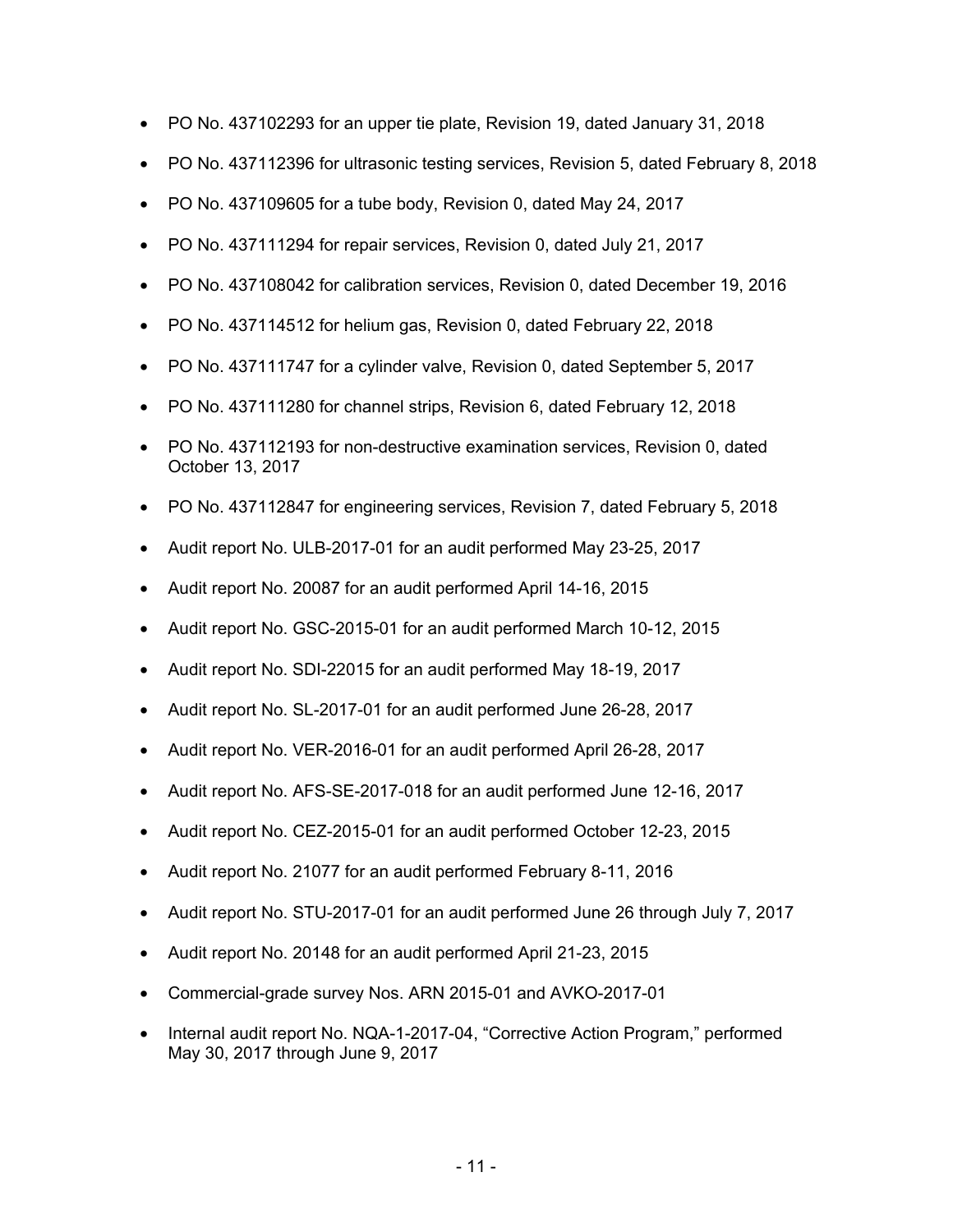- Internal audit report No. NQA-2017-13, "X," performed October 31, 2017 through November 2, 2017
- Supplier Quality Program Evaluation for a supplier of software support, dated September 6, 2017
- Supplier Quality Program Evaluation for a supplier of calibration services, dated June 27, 2017

#### Nonconformance Reports

1771, 3601, 3725, 3727, 3731, and 3734

#### Corrective Action Reports

12283, 8725, 17889, 17903, 17904, 17911, 17955, 18112, 18614, 19361, 19406, 19424, 19625, 20293, 20310, 21613, 21873, 25109, 25394, 27272, 27292, 27314, 27345, 27380, 27392, 27579, 27583, 27706, 27796, 27903, and 47149

#### Corrective Action Requests Opened During the NRC Inspection

28020, 28021, 28022, 28023, 28025, and 28026

#### 10 CFR Part 21 Evaluations

16-01, 16-02, 16-11, 16-14, 16-16, 16-17, 17-01, 17-07, 17-08, 17-10, and 17-11

#### Training and Qualification Records

- Lead auditor Certificates of Qualification and associated training records for Gregory K. Bixby, Maria E. Pfeffer, James R. Eubanks, Christopher A. Cruz, and Marc R. Sloan
- Quality Control Inspectors Certificates of Qualification and associated training records for William McCormick, Joseph Johnson, and Ken Rocha
- Fuel Rod First Flush Welding No. 807, Certification for Carlos Flowers, dated February 13, 2018
- Fuel Manufacturing Operations (FMO) Leak Detection Fuel Assemblies No. 118, Level I Certification for Terry Hansley, dated December 20, 2017
- Ultrasonic Microscope Level II FMO No. 825 Certification for Jeffrey P. Johnson, dated September 8, 2016
- Fuel Rod Final Resistance Welding No. 812 Certification for Laura Mott, dated March 3, 2015
- FMO Leak Detection Fuel Assemblies No. 118 and Helium Leak Detection No. 217, Level III Certifications for Dave Wazybok, dated November 30, 2017